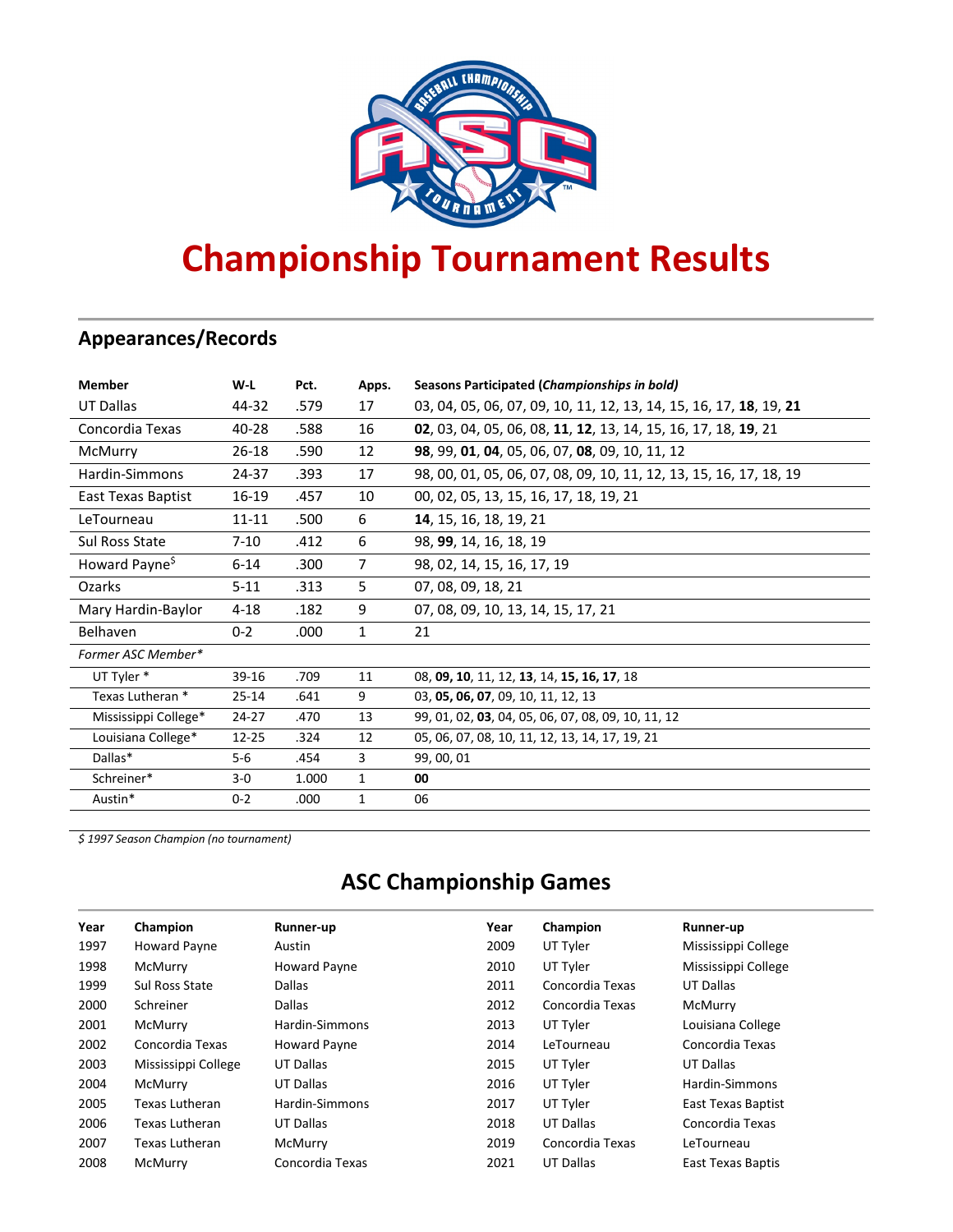*Abilene, Texas (McMurry/Hardin-Simmons)* Pool Play

*ASC Championship Bracket 4 Teams: 1998-2004*

#### **1998**

| Abilene, Texas (McMurry) |                   |
|--------------------------|-------------------|
| <b>Tournament Seeds</b>  | Place             |
| 1. McMurry               | 1. McMurry        |
| 2. Howard Payne          | 2. Howard Payne   |
| 3. Sul Ross State        | 3. Sul Ross State |
| 4. Hardin-Simmons        | 4. Hardin-Simmons |
|                          |                   |

#### **Date Matchup Game**

| A 30 | Sul Ross State 7, Howard Payne 5  | 1                |
|------|-----------------------------------|------------------|
| A 30 | McMurry 13, Hardin-Simmons 0      | 2                |
| A 23 | McMurry 18, Sul Ross State 7      | 3                |
| A 23 | Howard Payne 18, Hardin-Simmons 4 | 4 / Elimination  |
| A 24 | Howard Payne 14, Sul Ross State 6 | 5 / Elimination  |
| A 24 | McMurry 16, Howard Payne 11       | 6 / Championship |

#### **1999**

| Irving, Texas (Dallas)  |                        |
|-------------------------|------------------------|
| <b>Tournament Seeds</b> | Place                  |
| <b>East Division</b>    | 1. Sul Ross State      |
| 1. Dallas               | 2. Dallas              |
| 2. Mississippi College  | 3. Mississippi College |
|                         | 4. McMurry             |
|                         |                        |

West Division

1. Sul Ross State

2. McMurry

## **Date Matchup Game**

4 / Elimination 5 / Elimination 6 / Championship

| A 29 | Sul Ross State 2, Mississippi College 1 | 1 |
|------|-----------------------------------------|---|
| A 29 | Dallas 6, McMurry 1                     | 2 |
| A 30 | Sul Ross State 10, Dallas 9 (10)        | 3 |
| A 30 | Mississippi College 4, McMurry 3        | 4 |
| A 30 | Dallas 6, Mississippi College 5         | 5 |
| M 1  | Sul Ross State 16, Dallas 3             | 6 |
|      |                                         |   |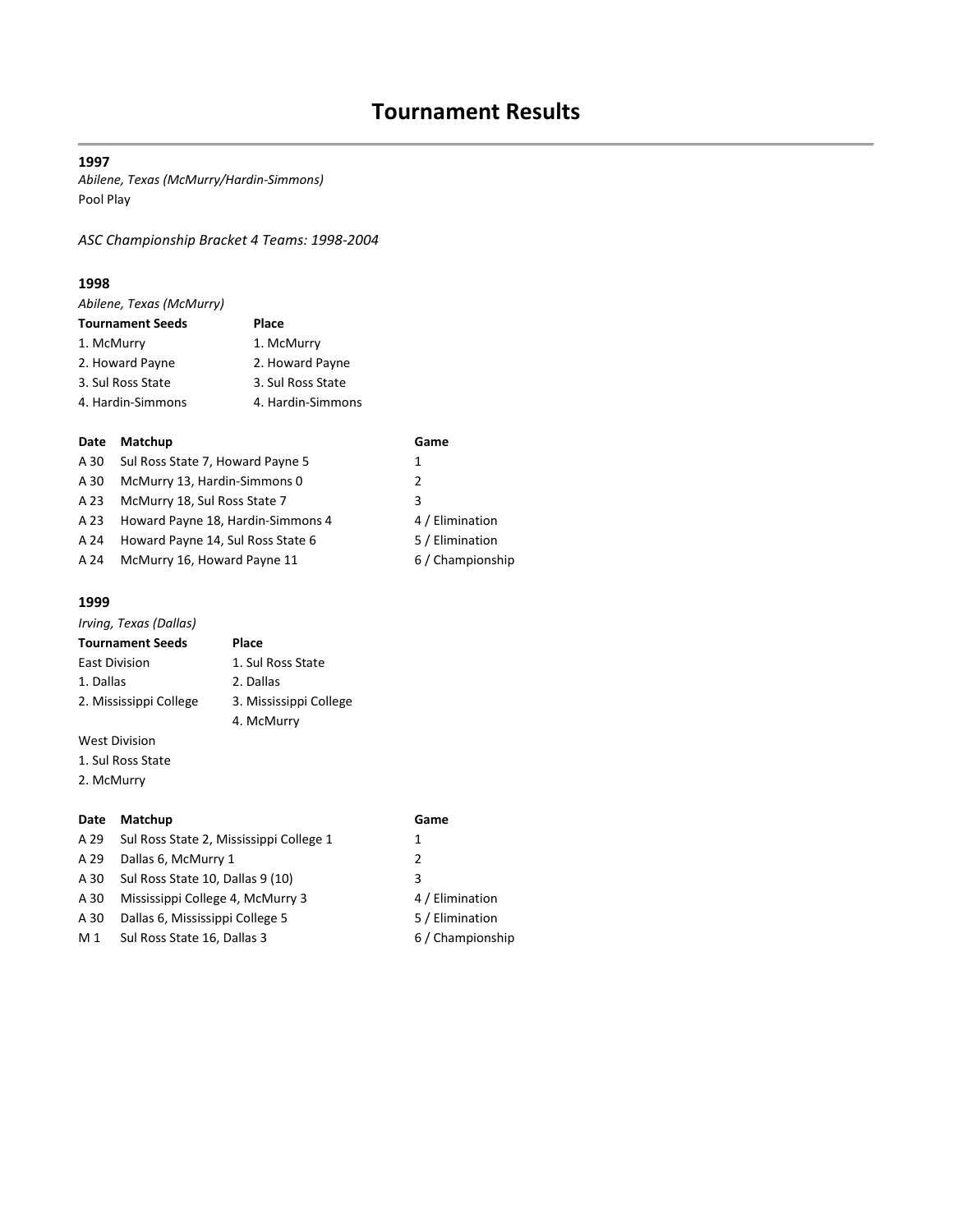*Kerrville, Texas (Schreiner)*

| <b>Tournament Seeds</b> | Place                 |
|-------------------------|-----------------------|
| <b>East Division</b>    | 1. Schreiner          |
| 1. Dallas               | 2. Dallas             |
| 2. East Texas Baptist   | 3. Hardin-Simmons     |
|                         | 4. East Texas Baptist |
| <b>West Division</b>    |                       |

1. Schreiner

2. Hardin-Simmons

#### **Date Matchup Game**

| A 27                              | Hardin-Simmons 7, Dallas 3         | 1                |
|-----------------------------------|------------------------------------|------------------|
| A 27                              | Schreiner 12, East Texas Baptist 2 | 2                |
| A 28                              | Dallas 14, East Texas Baptist 8    | 3 / Elimination  |
| A 28                              | Schreiner 5, Hardin-Simmons 0      | 4                |
| A 28                              | Dallas 8, Hardin-Simmons 3         | 5 / Elimination  |
| A 29                              | Schreiner 6, Dallas 1              | 6 / Championship |
| Schreiner goes to NAIA Tournament |                                    |                  |
|                                   |                                    |                  |

#### **2001**

| Irving, Texas (Dallas)             |                        |
|------------------------------------|------------------------|
| <b>Tournament Seeds</b>            | Place                  |
| <b>East Division</b>               | 1. McMurry             |
| 1. Dallas                          | 2. Hardin-Simmons      |
| 2. Mississippi College             | 3. Dallas              |
|                                    | 4. Mississippi College |
| $1.4.1 - 1.4.17$ . $1.4.1 - 1.4.1$ |                        |

West Division

- 1. McMurry
- 2. Hardin-Simmons

#### **Date Matchup Game**

| A 26                                                                     | McMurry 9, Mississippi College 1         | 1                |  |
|--------------------------------------------------------------------------|------------------------------------------|------------------|--|
| A 26                                                                     | Dallas 12, Hardin-Simmons 2              | $\mathcal{P}$    |  |
| A 27                                                                     | Hardin-Simmons 11, Mississippi College 2 | 3 / Elimination  |  |
| A 27                                                                     | McMurry 7, Dallas 0                      | 4                |  |
| A 27                                                                     | Hardin-Simmons 19, Dallas 10             | 5 / Elimination  |  |
| A 28                                                                     | McMurry 4, Hardin-Simmons 2              | 6 / Championship |  |
| McMurry earns ASC automatic berth to NCAA Div. III Baseball Championship |                                          |                  |  |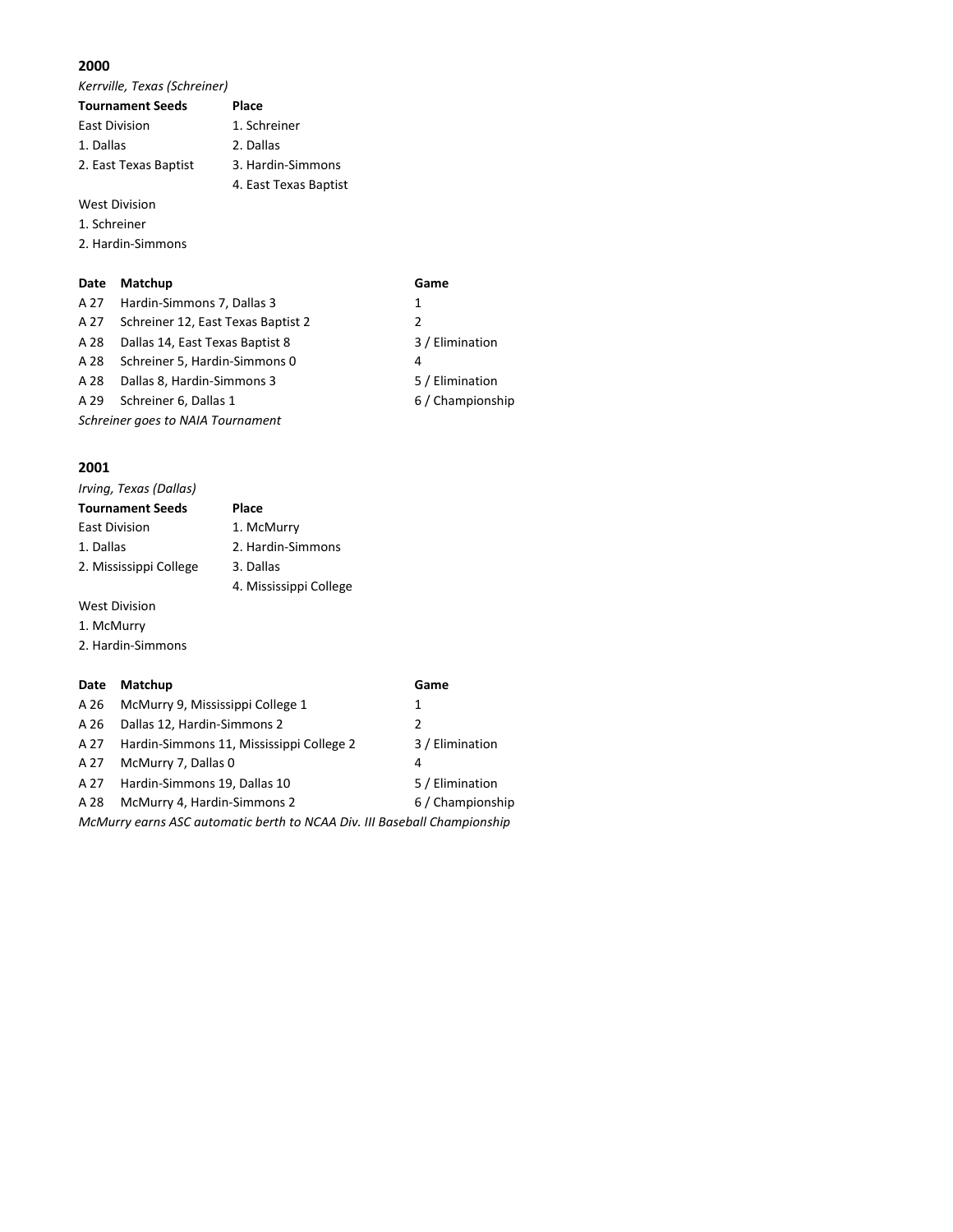*Austin, Texas (Concordia Texas)*

| <b>Tournament Seeds</b> | Place                  |
|-------------------------|------------------------|
| <b>East Division</b>    | 1. Concordia Texas     |
| 1. Mississippi College  | 2. Howard Payne        |
| 2. East Texas Baptist   | 3. Mississippi College |
|                         | 4. East Texas Baptist  |
|                         |                        |

West Division

- 1. Concordia Texas
- 2. Howard Payne

#### **Date Matchup Game**

| A 25                                                                             | Concordia Texas 8, East Texas Baptist 2     | 1                |
|----------------------------------------------------------------------------------|---------------------------------------------|------------------|
| A 25                                                                             | Howard Payne 12, Mississippi College 8      | 2                |
| A 26                                                                             | Mississippi College 6, East Texas Baptist 3 | 3 / Elimination  |
| A 26                                                                             | Concordia Texas 5, Howard Payne 4 (10)      | 4                |
| A 26                                                                             | Howard Payne 11, Mississippi College 6      | 5 / Elimination  |
| A 27                                                                             | Concordia Texas 6, Howard Payne 4           | 6 / Championship |
| Concordia Texas earns ASC automatic berth to NCAA Div. III Baseball Championship |                                             |                  |

#### **2003**

*At Clinton, Mississippi (Mississippi College)*

| <b>Tournament Seeds</b> | Place                  |
|-------------------------|------------------------|
| <b>East Division</b>    | 1. Mississippi College |
| 1. Mississippi College  | 2. UT Dallas           |
| 2. UT Dallas            | 3. Texas Lutheran      |
|                         | 4. Concordia Texas     |

West Division

- 1. Texas Lutheran
- 2. Concordia Texas

#### **Date Matchup Game**

- M 1 UT Dallas 9, Texas Lutheran 8 (10) 1
- M 1 Mississippi College 11, Concordia Texas 2 2
- M 2 Texas Lutheran 5, Concordia Texas 1 3 / Elimination
- M 2 UT Dallas 9, Mississippi College 2 4
- M 2 Mississippi College 13, Texas Lutheran 5 5 / Elimination
- M 3 Mississippi College 1, UT Dallas 0 6 / Championship
- M 3 Mississippi College 15, UT Dallas 4 7 / Championship / Elimination
- 
- 
- -
- 
- 
- *Mississippi College earns ASC automatic berth to NCAA Div. III Baseball Championship*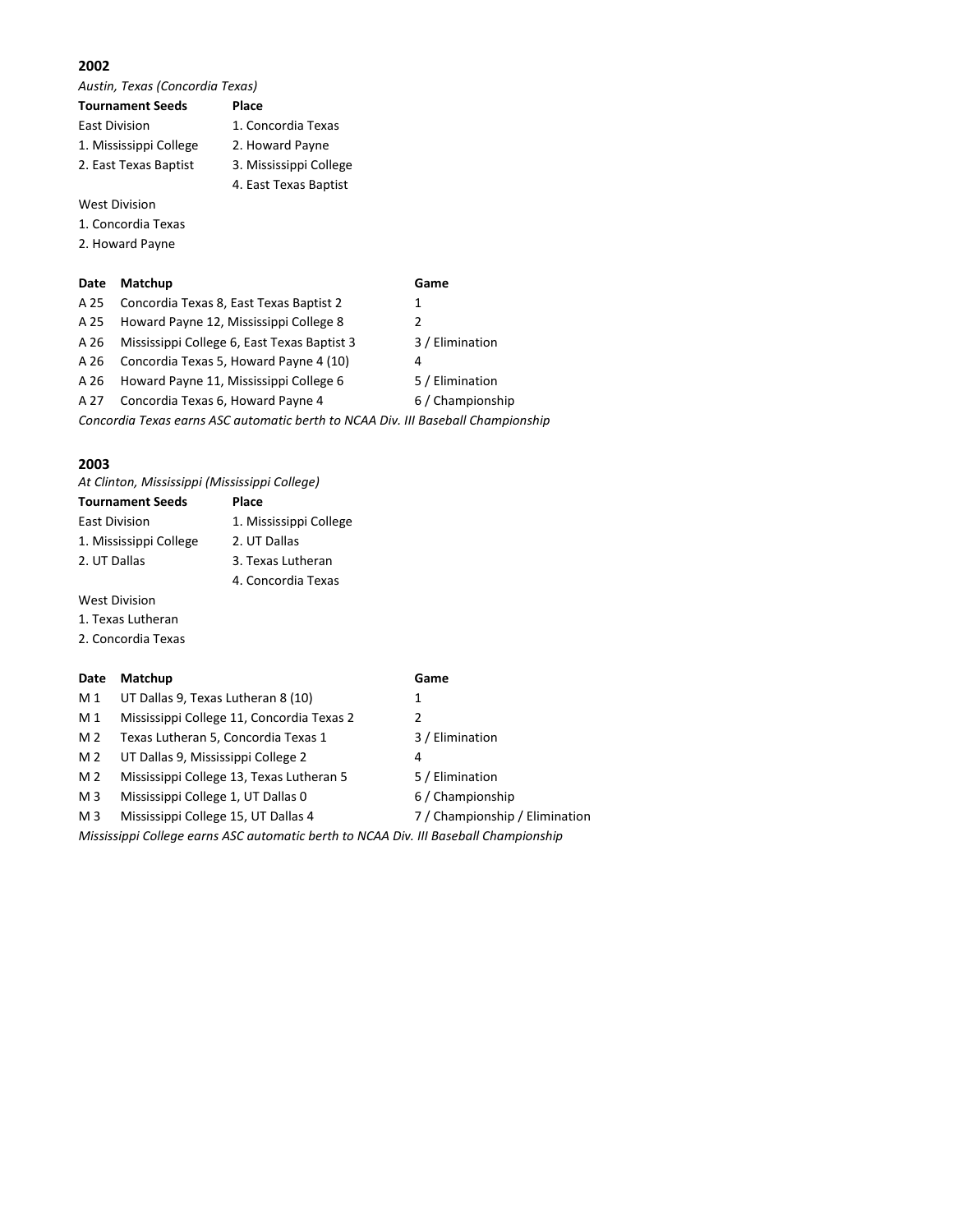*At Abilene, Texas (McMurry)*

|                      | <b>Tournament Seeds</b>                  | Place                  |                  |
|----------------------|------------------------------------------|------------------------|------------------|
| <b>East Division</b> |                                          | 1. McMurry             |                  |
| 1. UT Dallas         |                                          | 2. UT Dallas           |                  |
|                      | 2. Mississippi College                   | 3. Mississippi College |                  |
|                      |                                          | 4. Concordia Texas     |                  |
|                      | <b>West Division</b>                     |                        |                  |
| 1. McMurry           |                                          |                        |                  |
|                      | 2. Concordia Texas                       |                        |                  |
|                      |                                          |                        |                  |
| Date                 | Matchup                                  |                        | Game             |
| A 29                 | UT Dallas 7, Concordia Texas 6           |                        | 1                |
| A 29                 | McMurry 5, Mississippi College 1         |                        | 2                |
| A 30                 | Mississippi College 2, Concordia Texas 1 |                        | 3 / Elimination  |
| A 30                 | McMurry 7, UT Dallas 2                   |                        | 4                |
| A 30                 | UT Dallas 10, Mississippi College 7      |                        | 5 / Elimination  |
| M 2                  | McMurry 6, UT Dallas 2                   |                        | 6 / Championship |

*McMurry earns ASC automatic berth to NCAA Div. III Baseball Championship*

*ASC Championship Bracket Expanded to 8 Teams in 2005*

#### **2005**

| <b>Tournament Seeds</b> |  |  |  |
|-------------------------|--|--|--|
|-------------------------|--|--|--|

| <b>East Division</b>   | <b>West Division</b> |
|------------------------|----------------------|
| 1. East Texas Baptist  | 1. Texas Lutheran    |
| 2. Louisiana College   | 2. Hardin-Simmons    |
| 3. UT Dallas           | 3. Concordia Texas   |
| 4. Mississippi College | 4. McMurry           |

#### **Place**

- 1. Texas Lutheran
- 2. Hardin-Simmons
- 3. East Texas Baptist
- 4. Concordia Texas
- 5. Louisiana College McMurry UT Dallas Mississippi College

#### **First Round** *(Best 2-of-3)*

*At East Texas Baptist (Woods Field)*

| Date | Matchup                                                                                                                                                                                                                                                                                                                                                                                         | Game          |
|------|-------------------------------------------------------------------------------------------------------------------------------------------------------------------------------------------------------------------------------------------------------------------------------------------------------------------------------------------------------------------------------------------------|---------------|
| A 29 | East Texas Baptist 11, McMurry 2                                                                                                                                                                                                                                                                                                                                                                | 1             |
| A 30 | East Texas Baptist 9, McMurry 0                                                                                                                                                                                                                                                                                                                                                                 | $\mathcal{L}$ |
|      | At Hardin-Simmons (Hunter Field)                                                                                                                                                                                                                                                                                                                                                                |               |
| Date | Matchup                                                                                                                                                                                                                                                                                                                                                                                         | Game          |
|      | $\lambda$ , $\lambda$ $\lambda$ , $\lambda$ , $\lambda$ $\lambda$ , $\lambda$ , $\lambda$ , $\lambda$ , $\lambda$ , $\lambda$ , $\lambda$ , $\lambda$ , $\lambda$ , $\lambda$ , $\lambda$ , $\lambda$ , $\lambda$ , $\lambda$ , $\lambda$ , $\lambda$ , $\lambda$ , $\lambda$ , $\lambda$ , $\lambda$ , $\lambda$ , $\lambda$ , $\lambda$ , $\lambda$ , $\lambda$ , $\lambda$ , $\lambda$ , $\$ |               |

| A 29 UT Dallas 5. Hardin-Simmons 3      |  |
|-----------------------------------------|--|
| A 30 Hardin-Simmons 2. UT Dallas 1 (10) |  |
| A 30 Hardin-Simmons 6. UT Dallas 1      |  |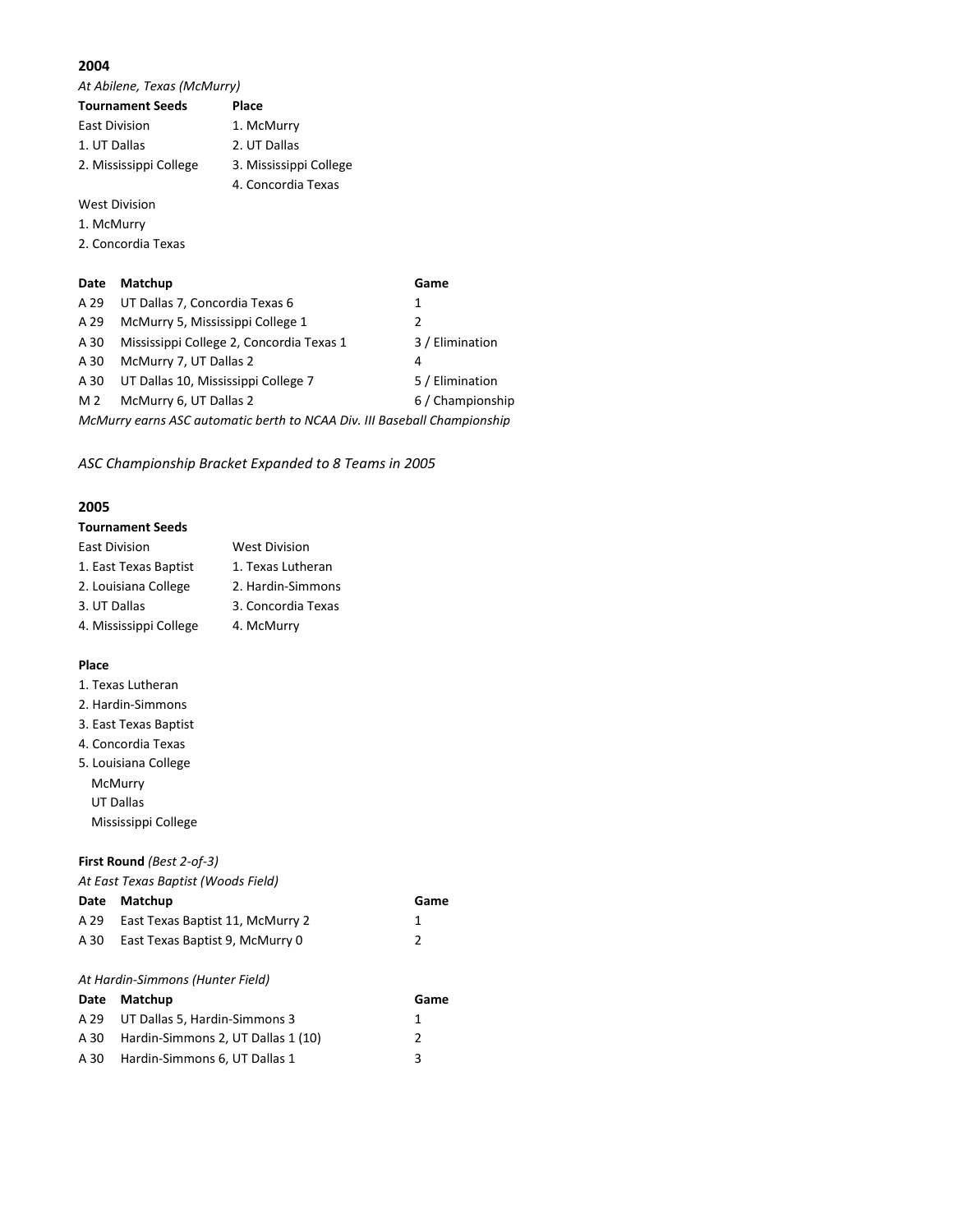*At Louisiana College [\(Billy Allgood Field\)](http://www.lcwildcats.net/Sports/baseball/2007/Allgood_Field.asp)*

| Date | Matchup                                                         | Game            |
|------|-----------------------------------------------------------------|-----------------|
| A 29 | Concordia Texas 8, Louisiana College 7                          | 1               |
| A 30 | Concordia Texas 14, Louisiana College 4 (8)                     | 2               |
|      | At Texas Lutheran (Katt-Isbel Field)                            |                 |
| Date | Matchup                                                         | Game            |
| A 29 | Texas Lutheran 4, Mississippi College 2                         | 1               |
| A 30 | Texas Lutheran 12, Mississippi College 6                        | 2               |
|      | <b>Championship Round</b> / At East Texas Baptist (Young Field) |                 |
| Date | Matchup                                                         | Game            |
| M 6  | East Texas Baptist 11, Hardin-Simmons 9                         | 5               |
| M 6  | Texas Lutheran 12, Concordia Texas 2 (7)                        | 6               |
| M 7  | Hardin-Simmons 11, Concordia Texas 6                            | 7 / Elimination |
| M 7  | Texas Lutheran 8, East Texas Baptist 7                          | 8               |

M 7 Hardin-Simmons 3, East Texas Baptist 0 9 / Elimination

M 8 Texas Lutheran 10, Hardin-Simmons 7 10 / Championship

*Texas Lutheran earns ASC automatic berth to NCAA Div. III Baseball Championship*

#### **2006**

#### **Tournament Seeds**

| <b>East Division</b>   | <b>West Division</b> |
|------------------------|----------------------|
| 1. Mississippi College | 1. Texas Lutheran    |
| 2. UT Dallas           | 2. Hardin-Simmons    |
| 3. Louisiana College   | 3. Concordia Texas   |
| 4. Austin              | 4. McMurry           |

#### **Place**

- 1. Texas Lutheran
- 2. UT Dallas
- 3. Hardin-Simmons
- 4. Mississippi College
- 5. Austin
	- Concordia Texas Louisiana College McMurry

#### **First Round** *(Best 2-of-3)*

*At Mississippi College (Frierson Field)*

| Date | Matchup                               | Game |
|------|---------------------------------------|------|
| A 28 | McMurry 9, Mississippi College 2      | 1    |
| A 29 | Mississippi College 20, McMurry 15    | 2    |
| A 30 | Mississippi College 7, McMurry 6 (10) | 3    |
|      | At Hardin-Simmons (Hunter Field)      |      |
| Date | Matchup                               | Game |
| A 29 | Hardin-Simmons 8, Louisiana College 3 | 1    |
| A 30 | Hardin-Simmons 8, Louisiana College 7 | 2    |
|      | At UT Dallas (UTD Baseball Field)     |      |
| Date | Matchup                               | Game |
| A 29 | UT Dallas 7, Concordia Texas 6        | 1    |
| A 29 | UT Dallas 9, Concordia Texas 8        | 2    |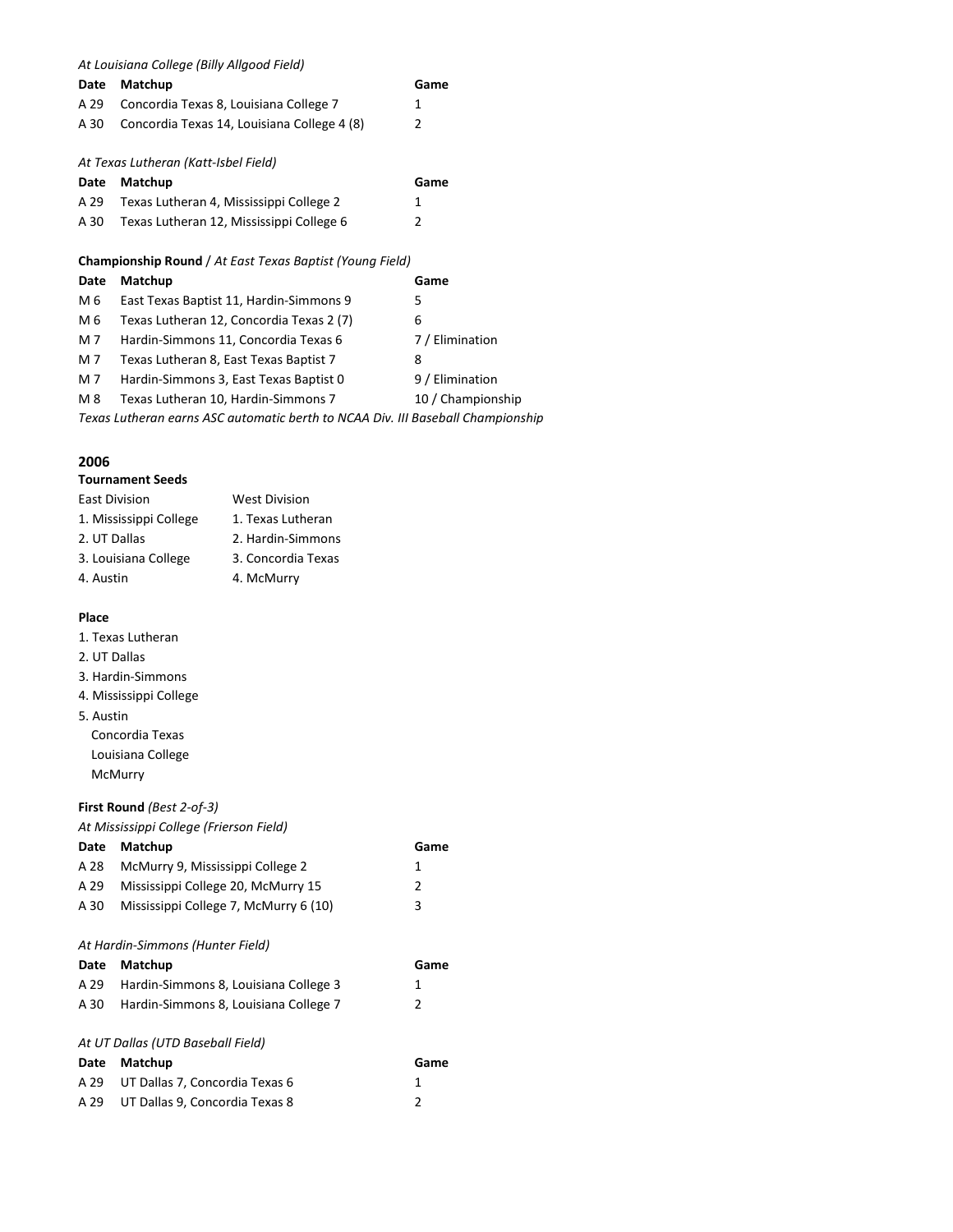| At Texas Lutheran (Katt-Isbel Field) |  |
|--------------------------------------|--|
|--------------------------------------|--|

|      | Date Matchup                    | Game |
|------|---------------------------------|------|
|      | A 28 Texas Lutheran 4, Austin 1 |      |
| A 29 | Texas Lutheran 11. Austin 10    |      |

#### **Championship Round** / *At Texas Lutheran (Katt-Isbel Field)*

| Date | Matchup                                                                         | Game                           |
|------|---------------------------------------------------------------------------------|--------------------------------|
| M 5  | Hardin-Simmons 9, Mississippi College 1                                         | 5                              |
| M 5  | Texas Lutheran 12, UT Dallas 7                                                  | 6                              |
| M 6  | UT Dallas 10, Mississippi College 4                                             | 7 / Elimination                |
| M 7  | Texas Lutheran 7, Hardin-Simmons 0                                              | 8                              |
| M 7  | UT Dallas 5, Hardin-Simmons 2                                                   | 9 / Elimination                |
| M 8  | UT Dallas 4, Texas Lutheran 3 (10)                                              | 10 / Championship              |
| M 8  | Texas Lutheran 6, UT Dallas 4                                                   | 7 / Championship / Elimination |
|      | Texas Lutheran earns ASC automatic berth to NCAA Div. III Baseball Championship |                                |

#### **2007**

#### **Tournament Seeds**

| <b>East Division</b>   | <b>West Division</b>  |
|------------------------|-----------------------|
| 1. UT Dallas           | 1. Texas Lutheran     |
| 2. Ozarks              | 2. McMurry            |
| 3. Louisiana College   | 3. Mary Hardin-Baylor |
| 4. Mississippi College | 4. Hardin-Simmons     |
|                        |                       |

#### **Place**

1. Texas Lutheran

- 2. McMurry
- 3. UT Dallas
- 4. Ozarks
- 5. Hardin-Simmons Louisiana College Mary Hardin-Baylor Mississippi College

#### **First Round** *(Best 2-of-3)*

#### *At UT Dallas (UTD Baseball Field)*

|      | At 01 Danas TOTD Bascban Heldt           |               |
|------|------------------------------------------|---------------|
| Date | Matchup                                  | Game          |
| A 27 | UT Dallas 4, Hardin-Simmons 0            | 1             |
| A 28 | UT Dallas 9, Hardin-Simmons 7            | 2             |
|      |                                          |               |
|      | At McMurry (Walt Driggers Field)         |               |
| Date | Matchup                                  | Game          |
| A 27 | McMurry 5, Louisiana College 3           | 1             |
| A 28 | McMurry 14, Louisiana College 4 (7)      | 2             |
|      | At Ozarks (Lonnie R. Qualls Field)       |               |
|      |                                          |               |
| Date | Matchup                                  | Game          |
| A 27 | Ozarks 8, Mary-Hardin Baylor 7           | 1             |
| A 28 | Mary-Hardin Baylor 4, Ozarks 3           | $\mathcal{P}$ |
| A 28 | Ozarks 14, Mary-Hardin Baylor 12         | 3             |
|      | At Texas Lutheran (Katt-Isbel Field)     |               |
| Date | Matchup                                  | Game          |
| A 27 | Texas Lutheran 6, Mississippi College 5  | 1             |
| A 28 | Mississippi College 4, Texas Lutheran 3  | 2             |
| A 28 | Texas Lutheran 17, Mississippi College 6 | 3             |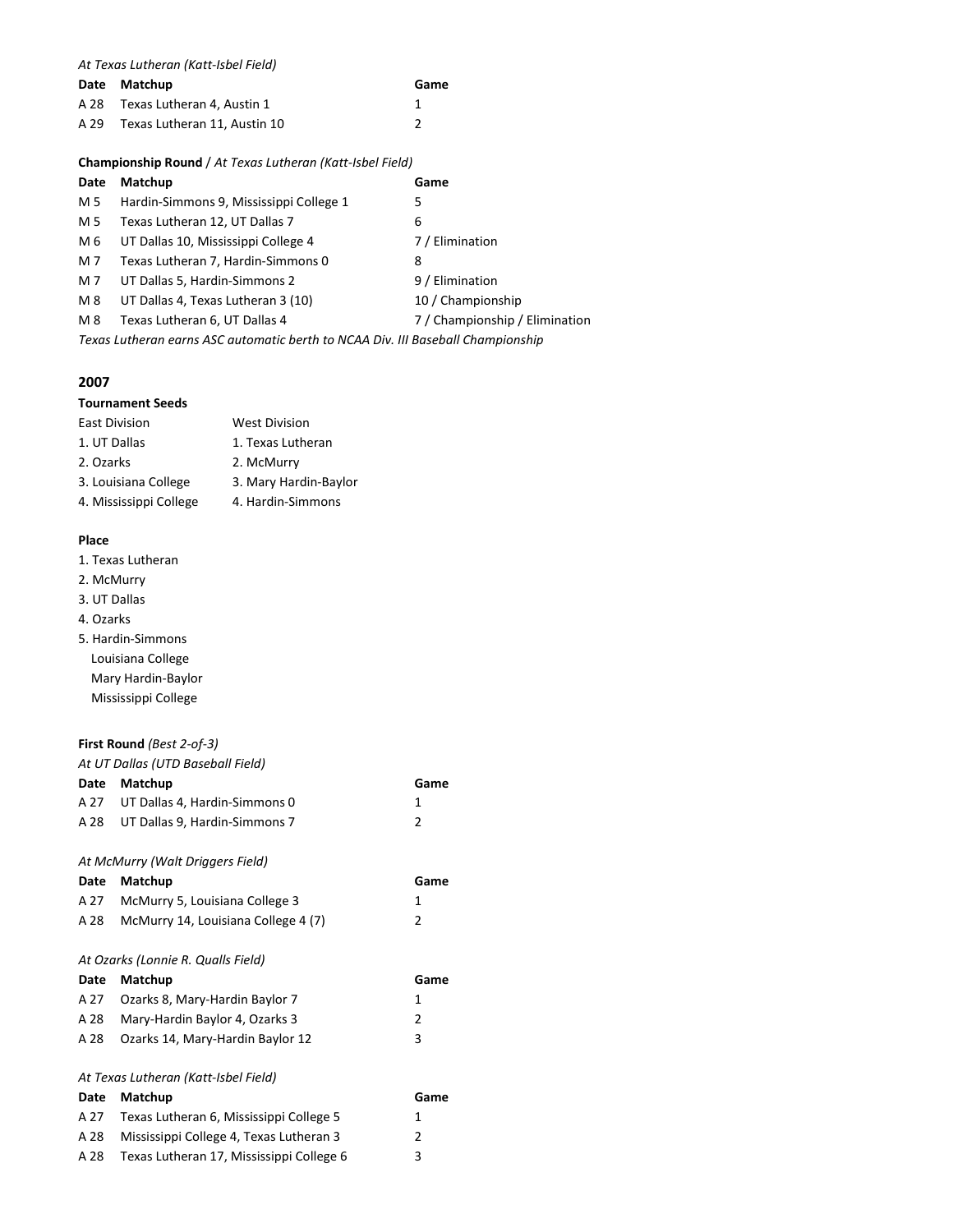#### **Championship Round** / *At UT Dallas (UTD Baseball Field)*

| Date | Matchup                                                                         | Game              |
|------|---------------------------------------------------------------------------------|-------------------|
| M 5  | UT Dallas 4, McMurry 3 (10)                                                     | 5                 |
| M 5  | Texas Lutheran 8, Ozarks 7 (10)                                                 | 6                 |
| M 6  | McMurry 8, Ozarks 1                                                             | 7 / Elimination   |
| M 6  | Texas Lutheran 1, UT Dallas 0                                                   | 8                 |
| M 6  | McMurry 14, UT Dallas 4 (8)                                                     | 9 / Elimination   |
| M 7  | Texas Lutheran 6, McMurry 0                                                     | 10 / Championship |
|      | Texas Lutheran earns ASC automatic berth to NCAA Div. III Baseball Championship |                   |

#### **2008**

#### **Tournament Seeds**

| <b>East Division</b>   | <b>West Division</b>  |
|------------------------|-----------------------|
| 1. UT Tyler            | 1. McMurry            |
| 2. Mississippi College | 2. Concordia Texas    |
| 3. Ozarks              | 3. Mary Hardin-Baylor |
| 4. Louisiana College   | 4. Hardin-Simmons     |

#### **Place**

- 1. McMurry
- 2. Concordia Texas
- 3. UT Tyler
- 4. Mississippi College
- 5. Hardin-Simmons Louisiana College Mary Hardin-Baylor Ozarks

#### **First Round** *(Best 2-of-3)*

#### *At McMurry (Walt Driggers Field)*

|      | Date Matchup                         | Game          |
|------|--------------------------------------|---------------|
|      | A 25 Louisiana College 7, McMurry 6  | 1             |
|      | A 26 McMurry 13, Louisiana College 9 | $\mathcal{P}$ |
| A 26 | McMurry 10, Louisiana College 0 (8)  | 3             |
|      |                                      |               |

#### *At Mississippi College (Frierson Field)*

| Date | Matchup                                      | Game          |
|------|----------------------------------------------|---------------|
| A 25 | Mississippi College 7, Mary Hardin-Baylor 3  | 1             |
| A 26 | Mississippi College 10, Mary Hardin-Baylor 1 | $\mathfrak z$ |
|      | At UT Tyler (Irwin Field)                    |               |
| Date | Matchup                                      | Game          |
| A 25 | UT Tyler 13, Hardin-Simmons 5                | 1             |
| A 26 | UT Tyler 5, Hardin-Simmons 3                 | 2             |
|      | At Concordia Texas (Keller-Faszholz Field)   |               |
| Date | Matchup                                      | Game          |
| A 25 | Ozarks 5, Concordia Texas 2                  | 1             |
| A 26 | Concordia Texas 7, Ozarks 3                  | 2             |
| A 26 | Concordia Texas 10, Ozarks 9                 | 3             |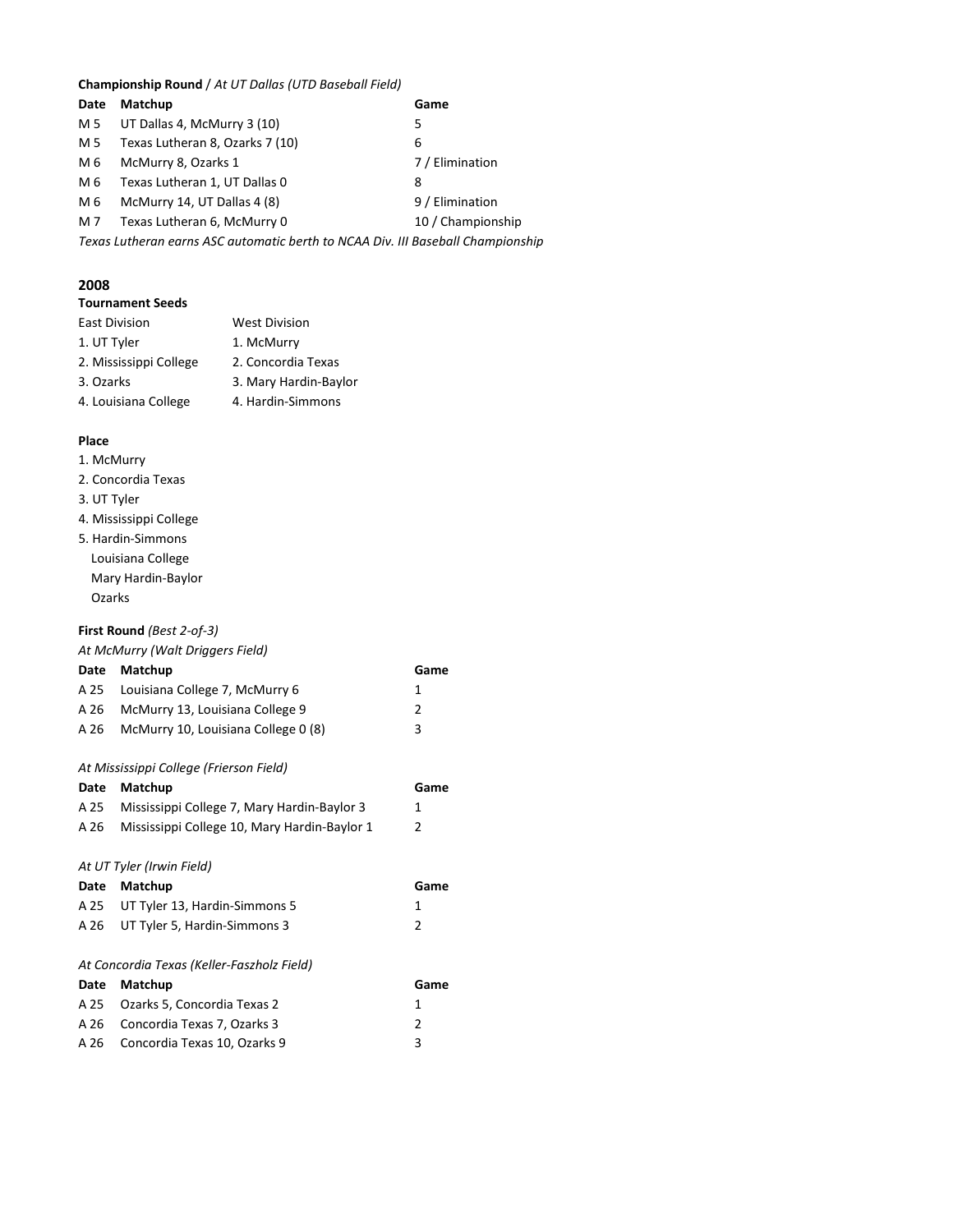#### **Championship Round** / *At McMurry (Walt Driggers Field)*

| Date                                                                     | Matchup                           | Game              |
|--------------------------------------------------------------------------|-----------------------------------|-------------------|
| M 2                                                                      | Concordia Texas 8, UT Tyler 7     | 5.                |
| M 2                                                                      | McMurry 10, Mississippi College 2 | 6                 |
| M <sub>3</sub>                                                           | UT Tyler 6, Mississippi College 3 | 7 / Elimination   |
| M <sub>3</sub>                                                           | McMurry 9, Concordia Texas 7      | 8                 |
| M <sub>3</sub>                                                           | Concordia Texas 7, UT Tyler 3     | 9 / Elimination   |
| M 4                                                                      | McMurry 4, Concordia Texas 1      | 10 / Championship |
| McMurry earns ASC automatic berth to NCAA Div. III Baseball Championship |                                   |                   |

#### **2009**

#### **Tournament Seeds**

| West Division         |
|-----------------------|
| 1. Texas Lutheran     |
| 2. Hardin-Simmons     |
| 3. McMurry            |
| 4. Mary Hardin-Baylor |
|                       |

#### **Place**

#### 1. UT Tyler

- 2. Mississippi College
- 3. UT Dallas
- 4. Texas Lutheran
- 5. Hardin-Simmons Mary Hardin-Baylor McMurry Ozarks

#### **First Round** *(Best 2-of-3)*

#### *At Texas Lutheran (Katt-Isbel Field)*

| Date | Matchup                                          | Game           |
|------|--------------------------------------------------|----------------|
| A 24 | Texas Lutheran 10, Ozarks 1                      | 1              |
| A 25 | Texas Lutheran 2, Ozarks 0                       | $\mathfrak{p}$ |
|      |                                                  |                |
|      | At UT Tyler (Irwin Field)                        |                |
| Date | Matchup                                          | Game           |
| A 24 | McMurry 3, UT Tyler 2                            | 1              |
| A 25 | UT Tyler 10, McMurry 0                           | 2              |
| A 25 | UT Tyler 4, McMurry 3                            | 3              |
|      |                                                  |                |
|      | At Hardin-Simmons (Hunter Field)                 |                |
| Date | Matchup                                          | Game           |
| A 24 | Hardin-Simmons 15, UT Dallas 11                  | 1              |
| A 25 | UT Dallas 14, Hardin-Simmons 12                  | $\mathcal{P}$  |
| A 25 | UT Dallas 19, Hardin-Simmons 11                  | 3              |
|      |                                                  |                |
|      | At Mississippi College (Frierson Field)          |                |
| Date | Matchup                                          | Game           |
| A 24 | Mississippi College 3, Mary Hardin-Baylor 2      | 1              |
| A 25 | Mississippi College 14, Mary Hardin-Baylor 4 (7) | 2              |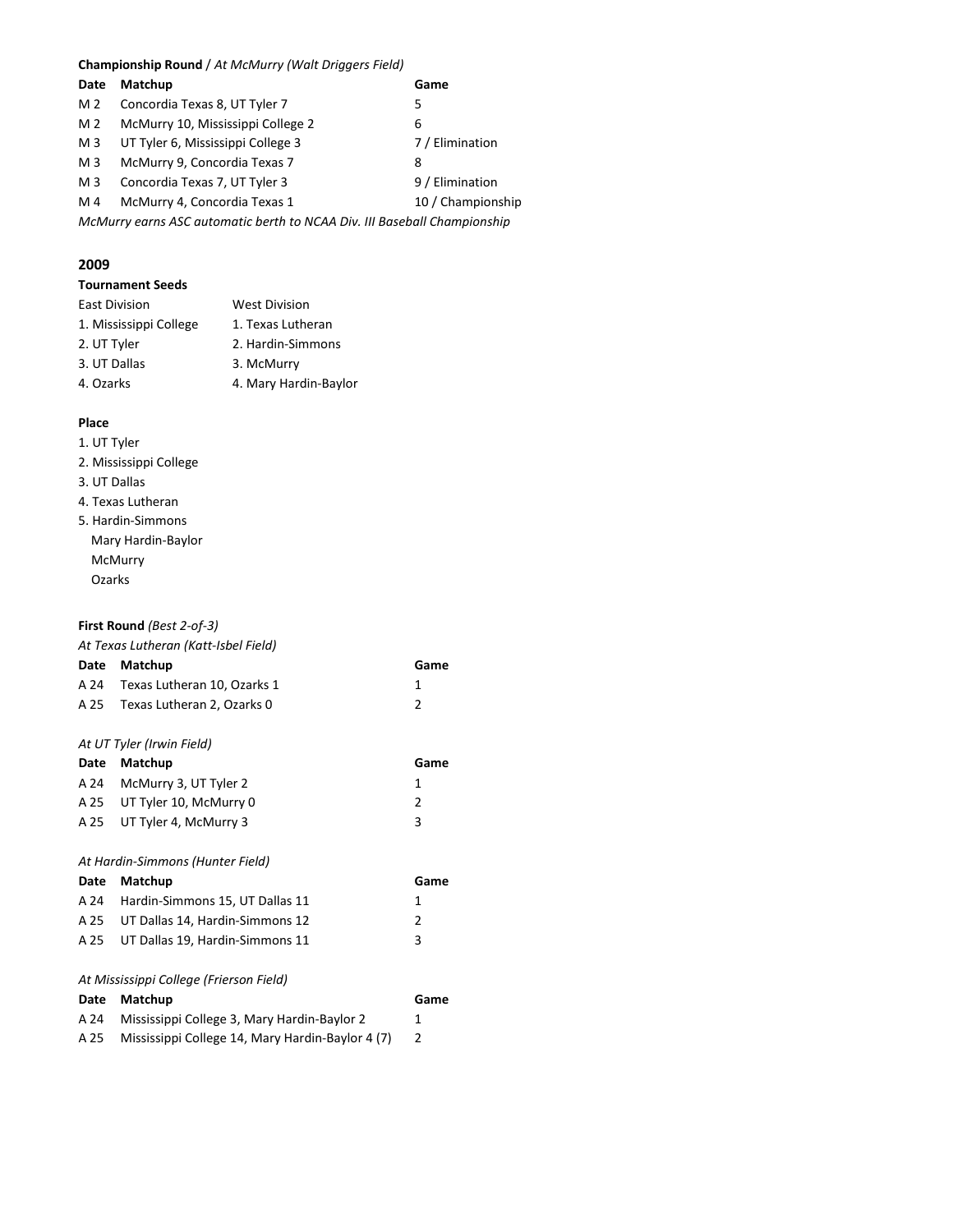#### **Championship Round** / *At Mississippi College (Frierson Field)*

| Date           | Matchup                                                                   | Game                  |
|----------------|---------------------------------------------------------------------------|-----------------------|
| M 1            | UT Tyler 7, Texas Lutheran 6                                              | 5                     |
| M 1            | Mississippi College 10, UT Dallas 0 (7)                                   | 6                     |
| M <sub>2</sub> | UT Dallas 10, Texas Lutheran 7 (10)                                       | 7 / Elimination       |
| M <sub>2</sub> | Mississippi College 15, UT Tyler 4                                        | 8                     |
| M <sub>2</sub> | UT Tyler 4, UT Dallas 3                                                   | 9 / Elimination       |
| M <sub>3</sub> | UT Tyler 16, Mississippi College 2                                        | 10 / Championship     |
| M <sub>3</sub> | UT Tyler 8, Mississippi College 5                                         | 10 / Championship (2) |
|                | UT Tyler earns ASC automatic berth to NCAA Div. III Baseball Championship |                       |

#### **2010**

| <b>Tournament Seeds</b> |  |
|-------------------------|--|
|                         |  |

| <b>East Division</b>   | <b>West Division</b>  |
|------------------------|-----------------------|
| 1. UT Tyler            | 1. Texas Lutheran     |
| 2. Mississippi College | 2. Hardin-Simmons     |
| 3. Louisiana College   | 3. Mary Hardin-Baylor |
| 4. UT Dallas           | 4. McMurry            |

#### **Place**

|  | 1. UT Tyler |  |
|--|-------------|--|
|  |             |  |

- 2. Mississippi College
- 3. Texas Lutheran
- 4. Hardin-Simmons
- 5. Louisiana College Mary Hardin-Baylor McMurry UT Dallas

#### **First Round** *(Best 2-of-3)*

*At UT Tyler (Irwin Field)*

| Date Matchup               | Game |
|----------------------------|------|
| A 30 UT Tyler 5, McMurry 1 |      |
| M 1 UT Tyler14, McMurry 9  |      |
|                            |      |

#### *At Hardin-Simmons (Hunter Field)*

| Date | Matchup                                      | Game |
|------|----------------------------------------------|------|
| A 30 | Hardin-Simmons 13, Louisiana College 3 (8)   | 1    |
| M 1  | Hardin-Simmons 5, Louisiana College 4        | 2    |
|      |                                              |      |
|      | At Texas Lutheran (Katt-Isbel Field)         |      |
| Date | Matchup                                      | Game |
| A 30 | Texas Lutheran 13, UT Dallas 10              | 1    |
| M 1  | Texas Lutheran 7, UT Dallas 6                | 2    |
|      |                                              |      |
|      | At Mississippi College (Frierson Field)      |      |
| Date | Matchup                                      | Game |
| A 30 | Mississippi College 15, Mary Hardin-Baylor 7 | 1    |
| M 1  | Mississippi College 11, Mary Hardin-Baylor 3 | 2    |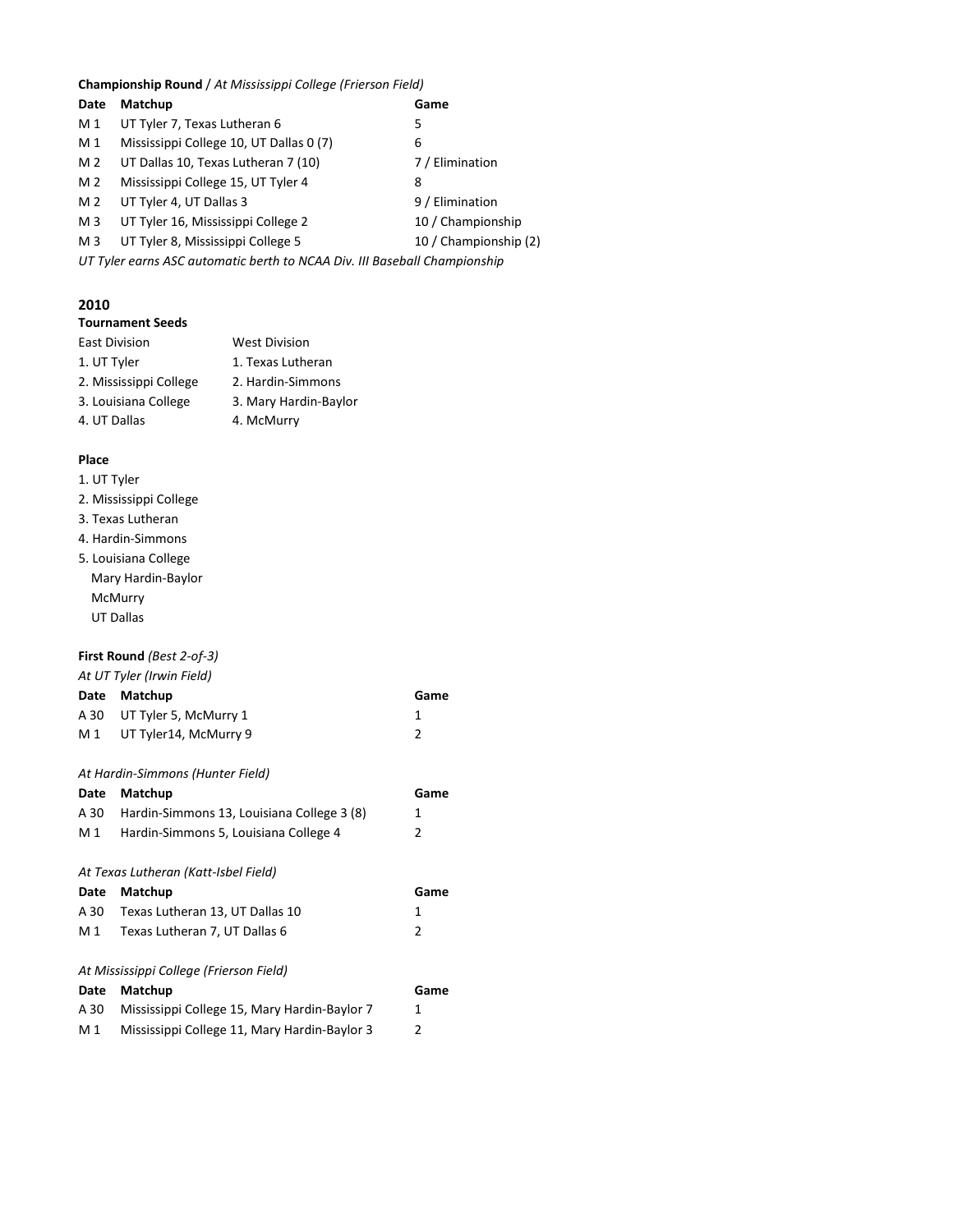#### **Championship Round** / *At Texas Lutheran (Katt-Isbel Field)*

| Date                                                                      | Matchup                                      | Game              |
|---------------------------------------------------------------------------|----------------------------------------------|-------------------|
| M 7                                                                       | UT Tyler 5, Hardin-Simmons 4                 | 5                 |
| M 7                                                                       | Mississippi College 9, Texas Lutheran 5 (10) | 6                 |
| M 8                                                                       | Texas Lutheran 10, Hardin-Simmons 6          | 7 / Elimination   |
| M 8                                                                       | UT Tyler 13, Mississippi College 2 (7)       | 8                 |
| M 8                                                                       | Mississippi College 9, Texas Lutheran 8 (11) | 9 / Elimination   |
| M 9                                                                       | UT Tyler 5, Mississippi College 3 (12)       | 10 / Championship |
| UT Tyler earns ASC automatic berth to NCAA Div. III Baseball Championship |                                              |                   |

#### **2011**

#### **Tournament Seeds**

| <b>East Division</b>   | <b>West Division</b> |
|------------------------|----------------------|
| 1. UT Tyler            | 1. Hardin-Simmons    |
| 2. UT Dallas           | 2. Concordia Texas   |
| 3. Louisiana College   | 3. Texas Lutheran    |
| 4. Mississippi College | 4. McMurry           |
|                        |                      |

#### **Place**

- 1. Concordia Texas
- 2. UT Dallas
- 3. Hardin-Simmons
- 4. McMurry
- 5. Louisiana College Mississippi College Texas Lutheran UT Tyler

#### **First Round** *(Best 2-of-3)*

#### *At UT Tyler (Irwin Field)*

| Date                              | Matchup                                        | Game |  |  |
|-----------------------------------|------------------------------------------------|------|--|--|
| A 29                              | McMurry 6, UT Tyler 4 (13)                     | 1    |  |  |
| A 30                              | McMurry 5, UT Tyler 4                          | 2    |  |  |
|                                   |                                                |      |  |  |
|                                   | At Hardin-Simmons (Hunter Field)               |      |  |  |
| Date                              | Matchup                                        | Game |  |  |
| A 29                              | Mississippi College 14, Hardin-Simmons 12 (10) | 1    |  |  |
| A 30                              | Hardin-Simmons 8, Mississippi College 6        | 2    |  |  |
| A 30                              | Hardin-Simmons12, Mississippi College 11 (14)  | 3    |  |  |
|                                   |                                                |      |  |  |
|                                   | At Concordia Texas (Tornado Field)             |      |  |  |
| Date                              | Matchup                                        | Game |  |  |
| A 29                              | Louisiana College 3, Concordia Texas 1         | 1    |  |  |
| A 30                              | Concordia Texas 19, Louisiana College 9 (7)    | 2    |  |  |
| A 30                              | Concordia Texas 10, Louisiana College 0 (7)    | 3    |  |  |
|                                   |                                                |      |  |  |
| At UT Dallas (UTD Baseball Field) |                                                |      |  |  |
| Date                              | Matchup                                        | Game |  |  |
| A 29                              | Texas Lutheran 7, UT Dallas 2                  | 1    |  |  |
| A 30                              | UT Dallas 4, Texas Lutheran 1                  | 2    |  |  |
| A 30                              | UT Dallas 3, Texas Lutheran 1                  | 3    |  |  |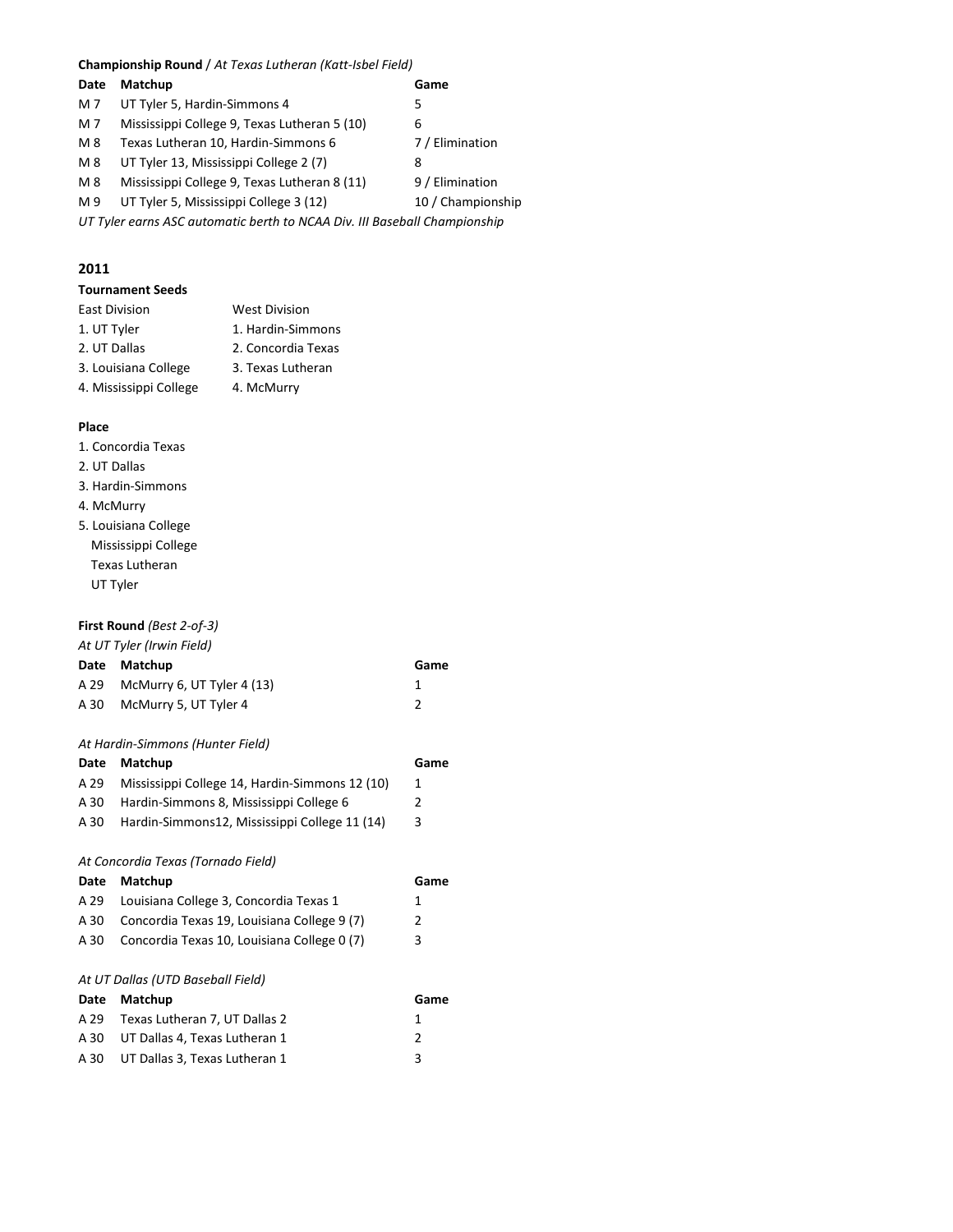#### **Championship Round** / *At UT Dallas (UTD Baseball Field)*

| Date                                                                             | Matchup                        | Game              |  |
|----------------------------------------------------------------------------------|--------------------------------|-------------------|--|
| M 6                                                                              | Concordia Texas 1, McMurry 0   | 5                 |  |
| M 6                                                                              | UT Dallas 5, Hardin-Simmons 2  | 6                 |  |
| M 7                                                                              | Hardin-Simmons 9, McMurry 3    | 7 / Elimination   |  |
| M 7                                                                              | Concordia Texas 8, UT Dallas 3 | 8                 |  |
| M 7                                                                              | UT Dallas 5, Hardin-Simmons 3  | 9 / Elimination   |  |
| M 8                                                                              | Concordia Texas 6, UT Dallas 4 | 10 / Championship |  |
| Concordia Texas earns ASC automatic berth to NCAA Div. III Baseball Championship |                                |                   |  |
|                                                                                  |                                |                   |  |

#### **2012**

#### **Tournament Seeds**

| <b>East Division</b>   | <b>West Division</b> |
|------------------------|----------------------|
| 1. UT Dallas           | 1. Concordia Texas   |
| 2. UT Tyler            | 2. Texas Lutheran    |
| 3. Mississippi College | 3. Hardin-Simmons    |
| 4. Louisiana College   | 4. McMurry           |
|                        |                      |

#### **Place**

#### 1. Concordia Texas

- 2. McMurry
- 3. Mississippi College
- 4. UT Tyler
- 5. Hardin-Simmons Louisiana College UT Dallas Texas Lutheran

#### **First Round** *(Best 2-of-3)*

#### *At UT Dallas (UTD Baseball Field)*

| Date Matchup                | Game |
|-----------------------------|------|
| A 27 McMurry 2, UT Dallas 0 |      |
| A 28 UT Dallas 7, McMurry 0 | 2    |
| A 28 McMurry 3, UT Dallas 2 | ર    |

#### *At Texas Lutheran (Katt-Isbel Field)*

| Date | Matchup                                 | Game |
|------|-----------------------------------------|------|
| A 27 | Mississippi College 5, Texas Lutheran 3 | 1    |
| A 28 | Texas Lutheran 5, Mississippi College 3 | 2    |
| A 28 | Mississippi College 4, Texas Lutheran 3 | 3    |
|      |                                         |      |
|      | At UT Tyler (Irwin Field)               |      |
| Date | Matchup                                 | Game |
| A 27 | UT Tyler 10, Hardin-Simmons 0 (7)       | 1    |
| A 28 | Hardin-Simmons 6, UT Tyler 5 (14)       | 2    |

#### *At Concordia Texas (Tornado Field)*

| Date Matchup                                     | Game          |
|--------------------------------------------------|---------------|
| A 27 Louisiana College 8, Concordia Texas 5      | 1             |
| A 28 Concordia Texas 3, Louisiana College 1 (10) | $\mathcal{P}$ |
| A 28 Concordia Texas 9, Louisiana College 4      | 3             |

A 28 UT Tyler 3, Hardin-Simmons 1 3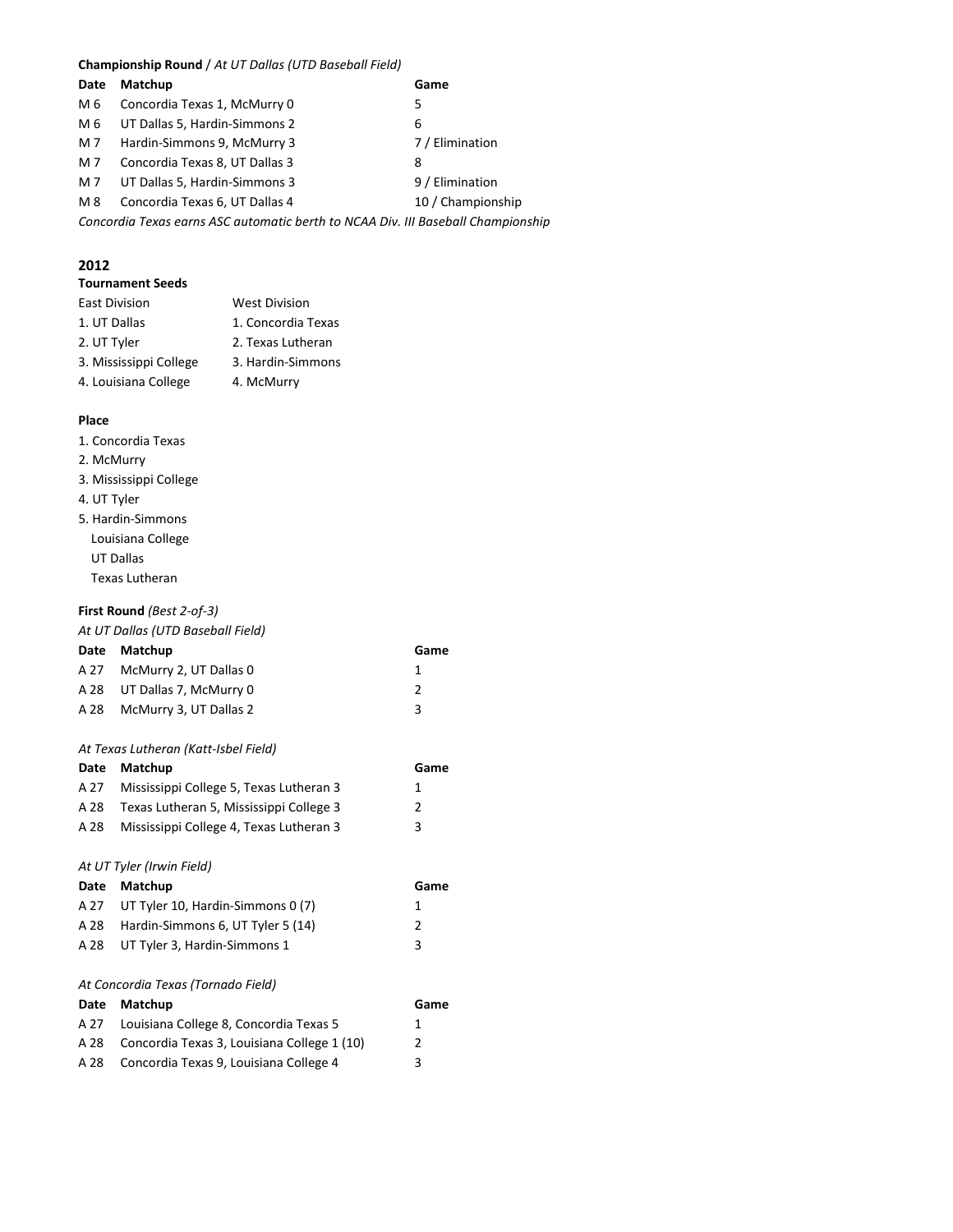**Championship Round** / *At Concordia Texas (Tornado Field)*

| Date | Matchup                                                                          | Game              |
|------|----------------------------------------------------------------------------------|-------------------|
| M 4  | Mississippi College 1, McMurry 0                                                 | 5                 |
| M 4  | Concordia Texas 9, UT Tyler 0                                                    | 6                 |
| M 5  | McMurry 6, UT Tyler 5                                                            | 7 / Elimination   |
| M 5  | Concordia Texas 6, Mississippi College 2                                         | 8                 |
| M 5  | McMurry 6, Mississippi College 4                                                 | 9 / Elimination   |
| M 6  | Concordia Texas 7, McMurry 2                                                     | 10 / Championship |
|      | Concordia Texas earns ASC automatic berth to NCAA Div. III Baseball Championship |                   |

#### **2013**

| <b>Tournament Seeds</b> |                       |
|-------------------------|-----------------------|
| <b>East Division</b>    | <b>West Division</b>  |
| 1. UT Tyler             | 1. Texas Lutheran     |
| 2. Louisiana College    | 2. Concordia Texas    |
| 3. UT Dallas            | 3. Mary Hardin-Baylor |
| 4. East Texas Baptist   | 4. Hardin-Simmons     |
|                         |                       |

#### **Place**

- 1. UT Tyler
- 2. Louisiana College
- 3. Texas Lutheran
- 4. Concordia Texas
- 5. East Texas Baptist Hardin-Simmons Mary Hardin-Baylor UT Dallas

#### **First Round** *(Best 2-of-3)*

#### *At Texas Lutheran (Katt-Isbel Field)*

| Date | Matchup                                    | Game           |
|------|--------------------------------------------|----------------|
| A 26 | Texas Lutheran 3, East Texas Baptist 0     | 1              |
| A 27 | Texas Lutheran 3, East Texas Baptist 1     | 2              |
|      |                                            |                |
|      | At Louisiana College (Billy Allgood Field) |                |
| Date | Matchup                                    | Game           |
| A 26 | Louisiana College 10, Mary Hardin-Baylor 1 | 1              |
| A 27 | Mary Hardin-Baylor 4, Louisiana College 2  | 2              |
| A 27 | Louisiana College 5, Mary Hardin-Baylor 3  | 3              |
|      |                                            |                |
|      | At Concordia Texas (Tornado Field)         |                |
| Date | Matchup                                    | Game           |
| A 26 | Concordia Texas 1, UT Dallas 0             | 1              |
| A 27 | Concordia Texas 5, UT Dallas 0             | $\mathfrak{p}$ |
|      |                                            |                |
|      | At UT Tyler (Irwin Field)                  |                |
| Date | Matchup                                    | Game           |
| A 26 | UT Tyler 10, Hardin-Simmons 0 (7)          | 1              |
| A 27 | UT Tyler 11, Hardin-Simmons 10             | 2              |
|      |                                            |                |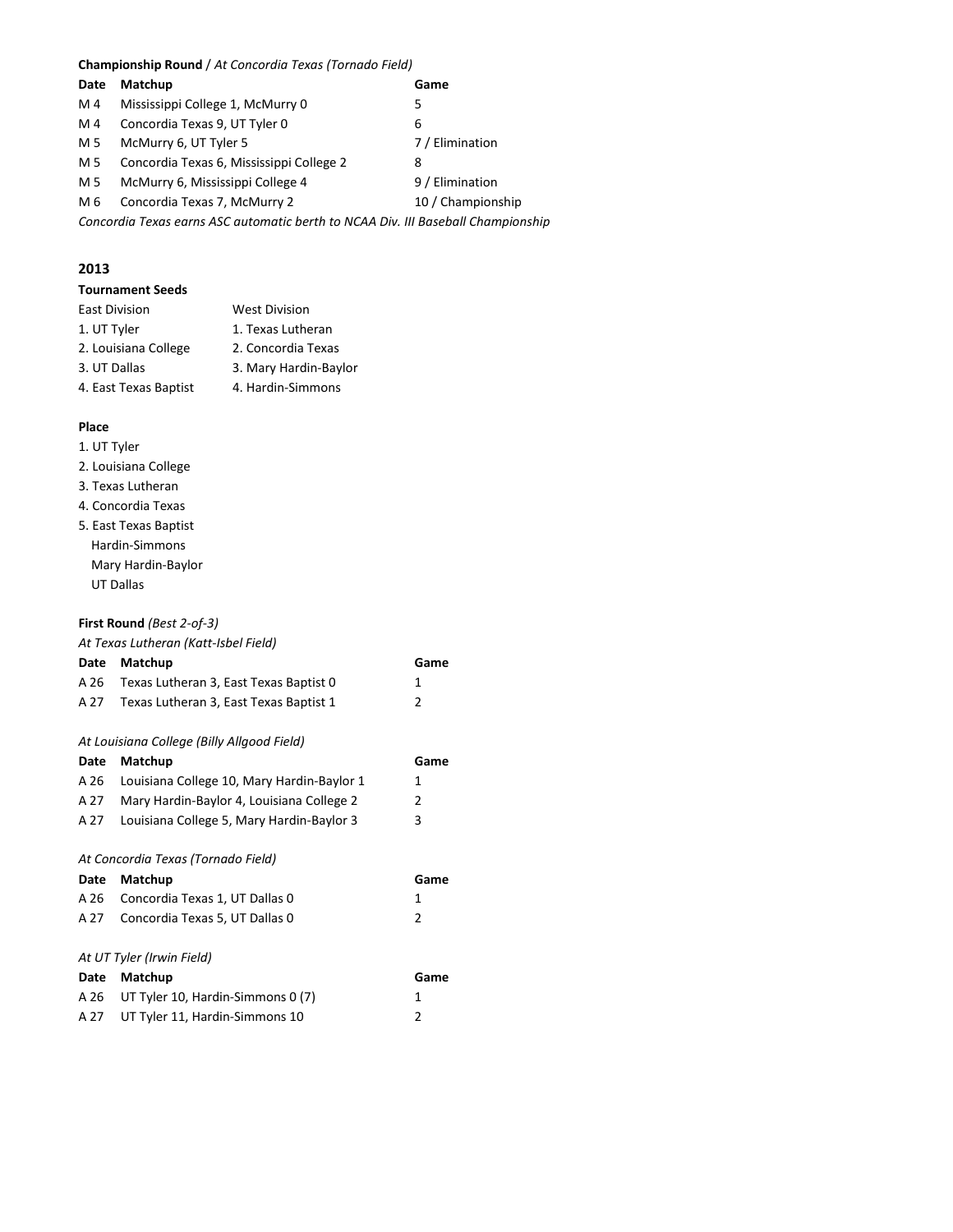#### **Championship Round** / *At UT Tyler (Irwin Field)*

| Date                                                                      | Matchup                                       | Game              |
|---------------------------------------------------------------------------|-----------------------------------------------|-------------------|
| M <sub>3</sub>                                                            | Texas Lutheran 4, Louisiana College 1         | 5                 |
| M <sub>3</sub>                                                            | UT Tyler 7, Concordia Texas 4                 | 6                 |
| M 4                                                                       | Louisiana College 13, Concordia Texas 12 (10) | 7 / Elimination   |
| M 4                                                                       | UT Tyler 11, Texas Lutheran 3                 | 8                 |
| M 4                                                                       | Louisiana College 9, Texas Lutheran 5         | 9 / Elimination   |
| M 5                                                                       | UT Tyler 10, Louisiana College 4              | 10 / Championship |
| UT Tyler earns ASC automatic berth to NCAA Div. III Baseball Championship |                                               |                   |

*Single-Division Schedule Format began in 2014*

### **2014**

| <b>Tournament Seeds</b> | Place                 |
|-------------------------|-----------------------|
| 1. Concordia Texas      | 1. LeTourneau         |
| 2. LeTourneau           | 2. Concordia Texas    |
| 3. UT Dallas            | 3. UT Dallas          |
| 4. Mary Hardin-Baylor   | 4. Sul Ross State     |
| 5. Howard Payne         | 5. Howard Payne       |
| 6. Sul Ross State       | 6. Mary Hardin-Baylor |
| 7. Louisiana College    | 7. Louisiana College  |
| 8. UT Tyler             | UT Tyler              |

#### *At Concordia Texas (Tornado Field)*

| Date | Matchup                                                                     | Game                            |
|------|-----------------------------------------------------------------------------|---------------------------------|
| M 7  | Mary Hardin-Baylor 4, Howard Payne 3 (11)                                   | 1                               |
| M 7  | Concordia Texas 5, UT Tyler 4                                               | 2                               |
| M 7  | UT Dallas 4, Sul Ross State 2                                               | 3                               |
| M 7  | LeTourneau 14, Louisiana College 4 (8)                                      | 4                               |
| M 8  | Howard Payne 3, UT Tyler 2                                                  | 5 / Elimination                 |
| M 8  | Sul Ross State 9, Louisiana College 5                                       | 6 / Elimination                 |
| M 8  | Concordia Texas 6, Mary Hardin-Baylor 1                                     | 7                               |
| M 8  | LeTourneau 8, UT Dallas 4                                                   | 8                               |
| M 9  | Sul Ross State 3, Mary Hardin-Baylor 2                                      | 9 / Elimination                 |
| M 9  | UT Dallas 2, Howard Payne 1                                                 | 10 / Elimination                |
| M 9  | LeTourneau 8, Concordia Texas 2                                             | 11                              |
| M 9  | UT Dallas 7, Sul Ross State 0                                               | 12 / Elimination                |
| M 10 | Concordia Texas 5, UT Dallas 2                                              | 13 / Elimination                |
| M 10 | Concordia Texas 7, LeTourneau 1                                             | 14 / Championship / Elimination |
| M 11 | LeTourneau 6, Concordia Texas 4                                             | 15 / Championship / Elimination |
|      | LeTourneau earns ASC automatic berth to NCAA Div. III Baseball Championship |                                 |
|      |                                                                             |                                 |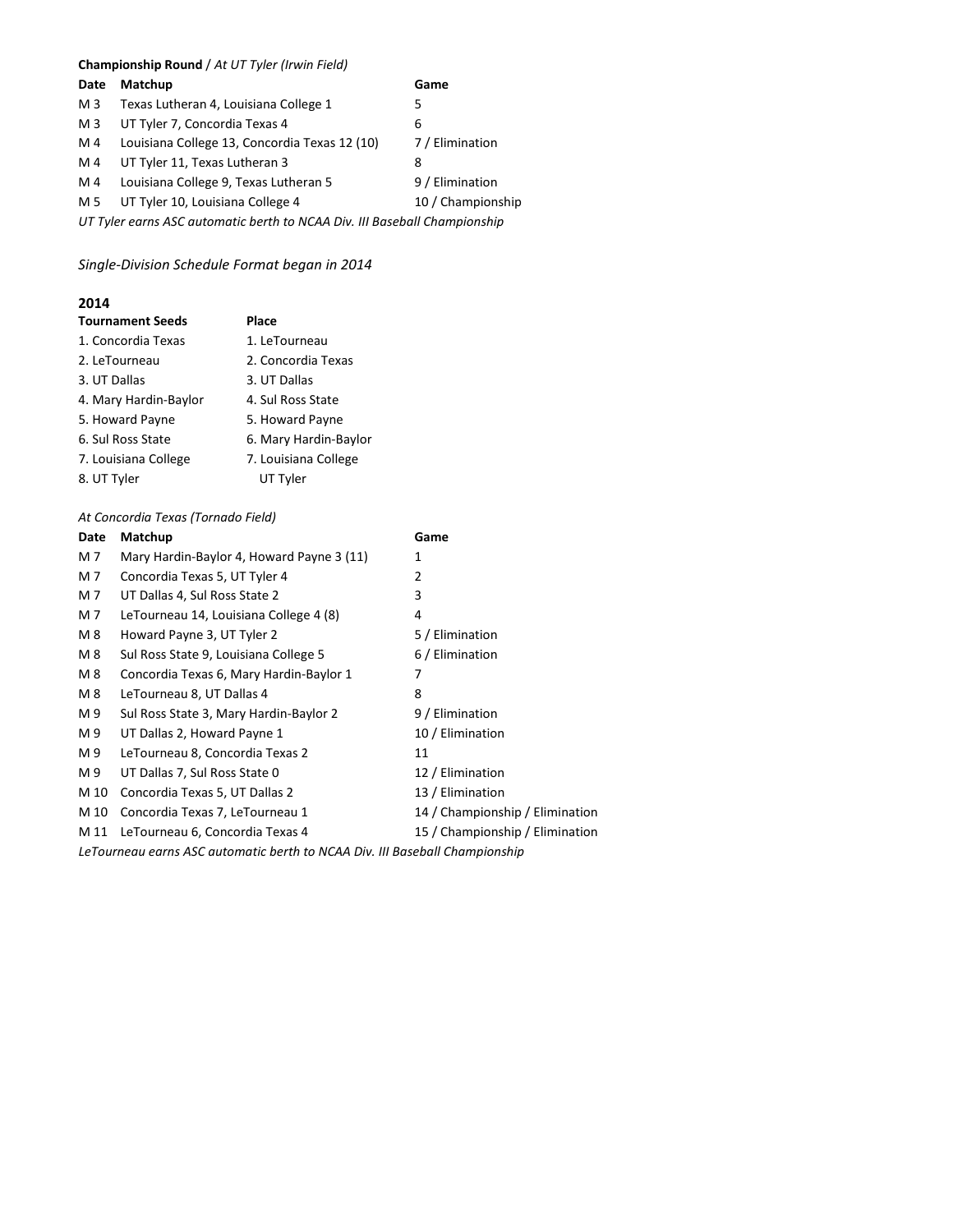| <b>Tournament Seeds</b> | Place                 |
|-------------------------|-----------------------|
| 1. UT Tyler             | 1. UT Tyler           |
| 2. Concordia Texas      | 2. UT Dallas          |
| 3. UT Dallas            | 3. Concordia Texas    |
| 4. LeTourneau           | 4. East Texas Baptist |
| 5. Mary Hardin-Baylor   | 5. Howard Payne       |
| 6. East Texas Baptist   | LeTourneau            |
| 7. Hardin-Simmons       | 7. Hardin-Simmons     |
| 8. Howard Payne         | Mary Hardin-Baylor    |

*At Concordia Texas (Tornado Field)*

| Date | Matchup                                  | Game                            |
|------|------------------------------------------|---------------------------------|
| M 6  | East Texas Baptist 8, UT Dallas 7        | 1                               |
| M 6  | Concordia Texas 6, Hardin-Simmons 5      | 2                               |
| M 6  | LeTourneau 3, Mary Hardin-Baylor 2       | 3                               |
| M 6  | UT Tyler 9, Howard Payne 0               | 4                               |
| M 7  | UT Dallas 13, Hardin-Simmons 5           | 5 / Elimination                 |
| M 7  | Howard Payne 7, Mary Hardin-Baylor 5     | 6 / Elimination                 |
| M 7  | Concordia Texas 10, East Texas Baptist 3 | 7                               |
| M 7  | UT Tyler 7, LeTourneau 3                 | 8                               |
| M 8  | East Texas Baptist 7, Howard Payne 2     | 9 / Elimination                 |
| M 8  | UT Dallas 6, LeTourneau 5                | 10 / Elimination                |
| M 8  | UT Tyler 6, Concordia Texas 5            | 11                              |
| M 8  | UT Dallas 5, East Texas Baptist 4        | 12 / Elimination                |
| M 9  | UT Dallas 9, Concordia Texas 8           | 13 / Elimination                |
| M 9  | UT Tyler 6, UT Dallas 5                  | 14 / Championship / Elimination |
|      |                                          |                                 |

*UT Tyler earns ASC automatic berth to NCAA Division III Baseball Championship*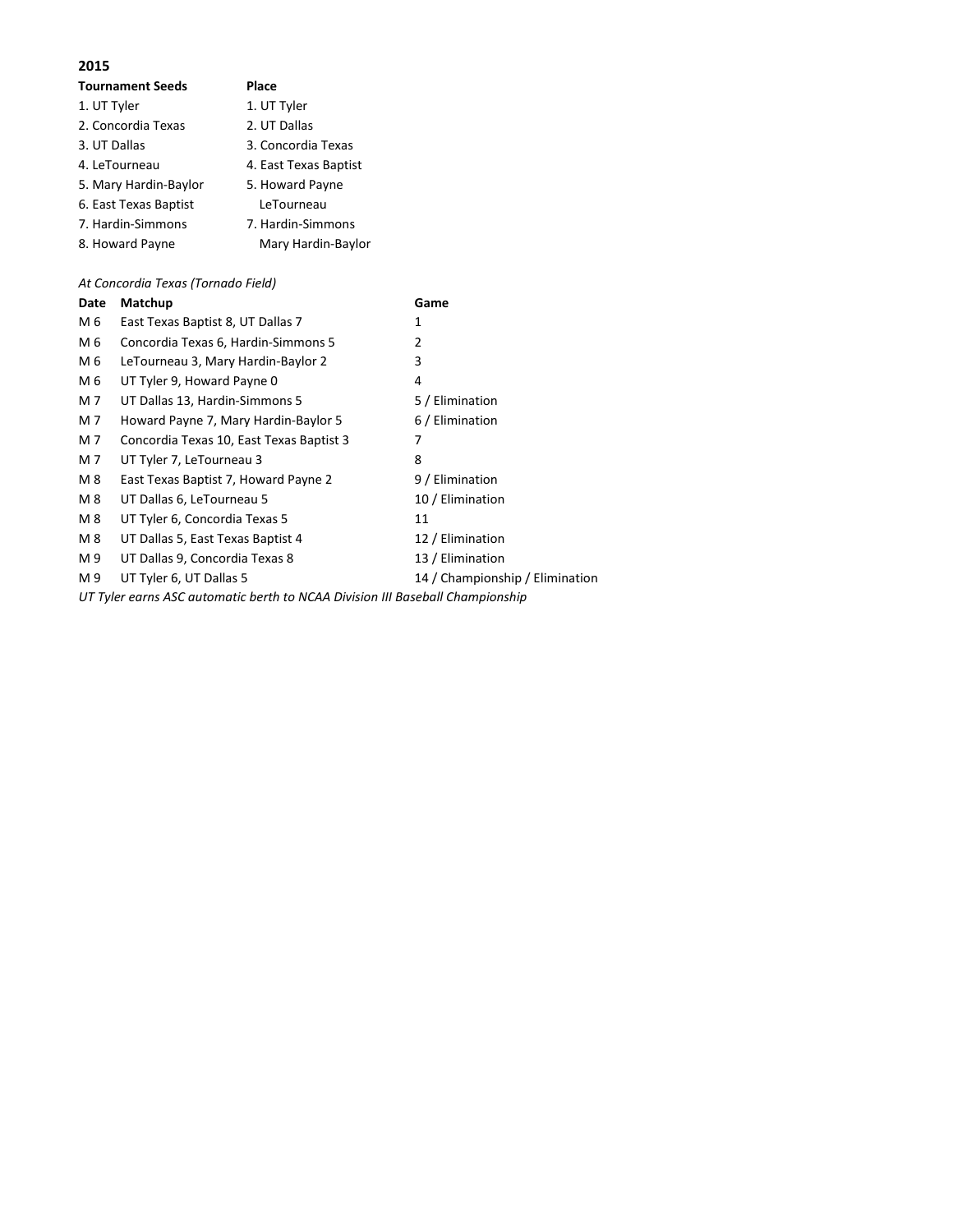| <b>Tournament Seeds</b> | <b>Red Bracket</b>       | <b>Blue Bracket</b>       | <b>Gold Bracket</b>       |
|-------------------------|--------------------------|---------------------------|---------------------------|
| 1. Concordia Texas      | 2. East Texas Baptist    | 1. Concordia Texas        | 3. Hardin-Simmons         |
| 2. East Texas Baptist   | 3. Hardin-Simmons        | 4. UT Tyler               | 4. UT Tyler               |
| 3. Hardin-Simmons       | 6. Sul Ross State        | 5. LeTourneau             |                           |
| 4. UT Tyler             | 7. Howard Payne          | 8. UT Dallas              |                           |
| 5. LeTourneau           |                          |                           |                           |
| 6. Sul Ross State       | <b>Red Bracket Place</b> | <b>Blue Bracket Place</b> | <b>Gold Bracket Place</b> |
| 7. Howard Payne         | 1. Hardin-Simmons        | 1. UT Tyler               | 1. UT Tyler               |
| 8. UT Dallas            | 2. East Texas Baptist    | 2. UT Dallas              | 2. Hardin-Simmons         |
|                         | 3. Sul Ross State        | 3. Concordia Texas        |                           |
|                         | 4. Howard Payne          | 4. LeTourneau             |                           |

#### *Red Bracket: At East Texas Baptist (Woods Field)*

| Date | Matchup                                  | Game            |
|------|------------------------------------------|-----------------|
| M 6  | Hardin-Simmons 8, Sul Ross State 6       | 1               |
| M 6  | East Texas Baptist 8, Howard Payne 6     | 2               |
| M 7  | Sul Ross State 9, Howard Payne 8 (10)    | 3 / Elimination |
| M 7  | Hardin-Simmons 9, East Texas Baptist 8   | 4               |
| M 7  | East Texas Baptist 23, Sul Ross State 15 | 5 / Elimination |
| M 8  | East Texas Baptist 12, Hardin-Simmons 11 | 6 / Elimination |
| M 8  | Hardin-Simmons 8, East Texas Baptist 6   | 7 / Elimination |
|      | Hardin-Simmons advances to Gold bracket  |                 |

#### *Blue Bracket: At Concordia Texas (Tornado Field)*

| Date                              | Matchup                         | Game            |
|-----------------------------------|---------------------------------|-----------------|
| M 6                               | UT Tyler 8, LeTourneau 4        | 1               |
| M 6                               | Concordia Texas 2, UT Dallas 0  | 2               |
| M 7                               | UT Dallas 14, LeTourneau 2 (7)  | 3 / Elimination |
| M 7                               | UT Tyler 4, Concordia Texas 3   | 4               |
| M 7                               | UT Dallas 12, Concordia Texas 8 | 5 / Elimination |
| M 8                               | UT Dallas 9, UT Tyler 7         | 6 / Elimination |
| M 8                               | UT Tyler 7, UT Dallas 2         | 7 / Elimination |
| UT Tyler advances to Gold bracket |                                 |                 |
|                                   |                                 |                 |

*Gold Bracket: At Hardin-Simmons (Hunter Field)*

#### **Date Matchup Game**

|                                                                               | M 13 UT Tyler 16, Hardin-Simmons 2 |                                |
|-------------------------------------------------------------------------------|------------------------------------|--------------------------------|
|                                                                               | M 14 Hardin-Simmons 8, UT Tyler 2  | 2 / Championship / Elimination |
|                                                                               | M 14 UT Tyler 5, Hardin-Simmons 2  | 3 / Championship               |
| UT Tyler earns ASC automatic berth to NCAA Division III Baseball Championship |                                    |                                |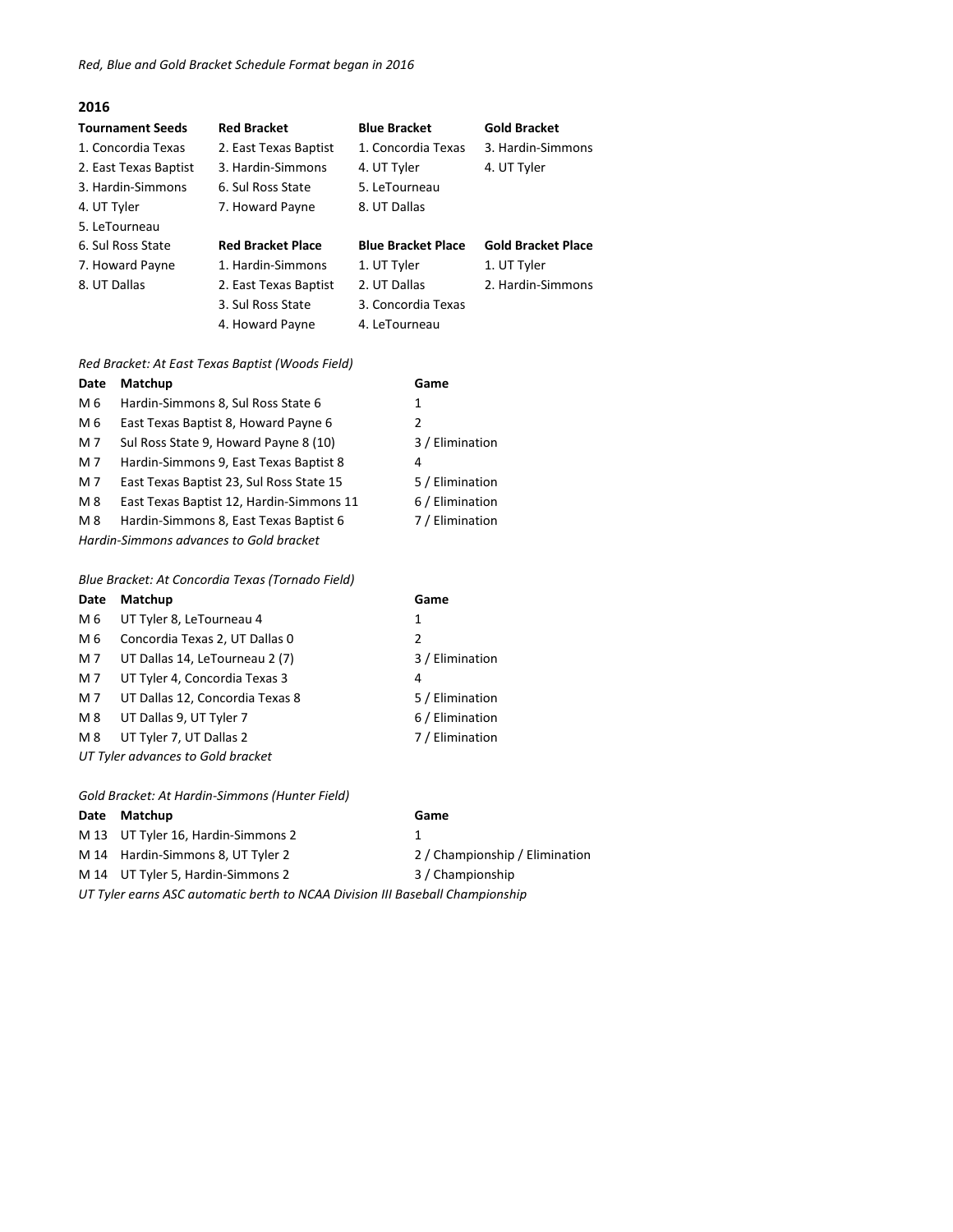| <b>Tournament Seeds</b> | <b>Red Bracket</b>       | <b>Blue Bracket</b>       | <b>Gold Bracket</b>       |
|-------------------------|--------------------------|---------------------------|---------------------------|
| 1. UT Tyler             | 2. UT Dallas             | 1. UT Tyler               | 1. UT Tyler               |
| 2. UT Dallas            | 3. East Texas Baptist    | 4. Concordia Texas        | 3. East Texas Baptist     |
| 3. East Texas Baptist   | 6. Hardin-Simmons        | 5. Mary Hardin-Baylor     |                           |
| 4. Concordia Texas      | 7. Howard Payne          | 8. Louisiana College      |                           |
| 5. Mary Hardin-Baylor   |                          |                           |                           |
| 6. Hardin-Simmons       | <b>Red Bracket Place</b> | <b>Blue Bracket Place</b> | <b>Gold Bracket Place</b> |
| 7. Howard Payne         | 1. East Texas Baptist    | 1. UT Tyler               | 1. UT Tyler               |
| 8. Louisiana College    | 2. UT Dallas             | 2. Concordia Texas        | 2. East Texas Baptist     |

3. Hardin-Simmons 3. Louisiana College 4. Howard Payne 4. Mary Hardin-Baylor

#### *Red Bracket: At UT Dallas (UTD Baseball Field)*

| Date | Matchup                                | Game            |
|------|----------------------------------------|-----------------|
| M 5  | East Texas Baptist 8, Hardin-Simmons 7 | 1               |
| M 5  | UT Dallas 11, Howard Payne 8           | 2               |
| M 6  | Hardin-Simmons 9, Howard Payne 7       | 3 / Elimination |
| M 6  | East Texas Baptist 9, UT Dallas 8      | 4               |
| M 6  | UT Dallas 4, Hardin-Simmons 1          | 5 / Elimination |
| M 7  | East Texas Baptist 11, UT Dallas 7     | 6 / Elimination |
|      |                                        |                 |

*East Texas Baptist advances to Gold bracket*

| Blue Bracket: At UT Tyler (Irwin Field) |  |
|-----------------------------------------|--|
|-----------------------------------------|--|

| Date | Matchup                                   | Game            |
|------|-------------------------------------------|-----------------|
| M 5  | Concordia Texas 7, Mary Hardin-Baylor 2   | 1               |
| M 5  | UT Tyler 6, Louisiana College 1           | 2               |
| M 6  | Louisiana College 8, Mary Hardin-Baylor 3 | 3 / Elimination |
| M 6  | Concordia Texas 8, UT Tyler 5             | 4               |
| M 6  | UT Tyler 14, Louisiana College 10         | 5 / Elimination |
| M7   | UT Tyler 11, Concordia Texas 6 (11)       | 6 /             |
| M7   | UT Tyler 13, Concordia Texas 12           | 7 / Elimination |
|      | UT Tyler advances to Gold bracket         |                 |

*Gold Bracket: At UT Tyler (Irwin Field)*

|                                                                               | Date Matchup                               | Game                           |  |
|-------------------------------------------------------------------------------|--------------------------------------------|--------------------------------|--|
|                                                                               | M 12 UT Tyler 9, East Texas Baptist 8 (13) | п.                             |  |
|                                                                               | M 13 UT Tyler 6, East Texas Baptist 1 (10) | 2 / Championship / Elimination |  |
| UT Tyler earns ASC automatic berth to NCAA Division III Baseball Championship |                                            |                                |  |

#### **2018**

| <b>Tournament Seeds</b> | <b>Red Bracket</b>       | <b>Blue Bracket</b>       | <b>Gold Bracket</b>       |
|-------------------------|--------------------------|---------------------------|---------------------------|
| 1. Concordia Texas      | 2. Sul Ross State        | 1. Concordia Texas        | 1. Concordia Texas        |
| 2. Sul Ross State       | 3. UT Dallas             | 4. UT Tyler               | 3. UT Dallas              |
| 3. UT Dallas            | 6. LeTourneau            | 5. Ozarks                 |                           |
| 4. UT Tyler             | 7. Hardin-Simmons        | 8. East Texas Baptist     |                           |
| 5. Ozarks               |                          |                           |                           |
| 6. LeTourneau           | <b>Red Bracket Place</b> | <b>Blue Bracket Place</b> | <b>Gold Bracket Place</b> |
| 7. Hardin-Simmons       | 1. UT Dallas             | 1. Concordia Texas        | 1. UT Dallas              |
| 8. East Texas Baptist   | 2. LeTourneau            | 2. UT Tyler               | 2. Concordia Texas        |
|                         | 3. Hardin-Simmons        | 3. Ozarks                 |                           |
|                         | 4. Sul Ross State        | 4. East Texas Baptist     |                           |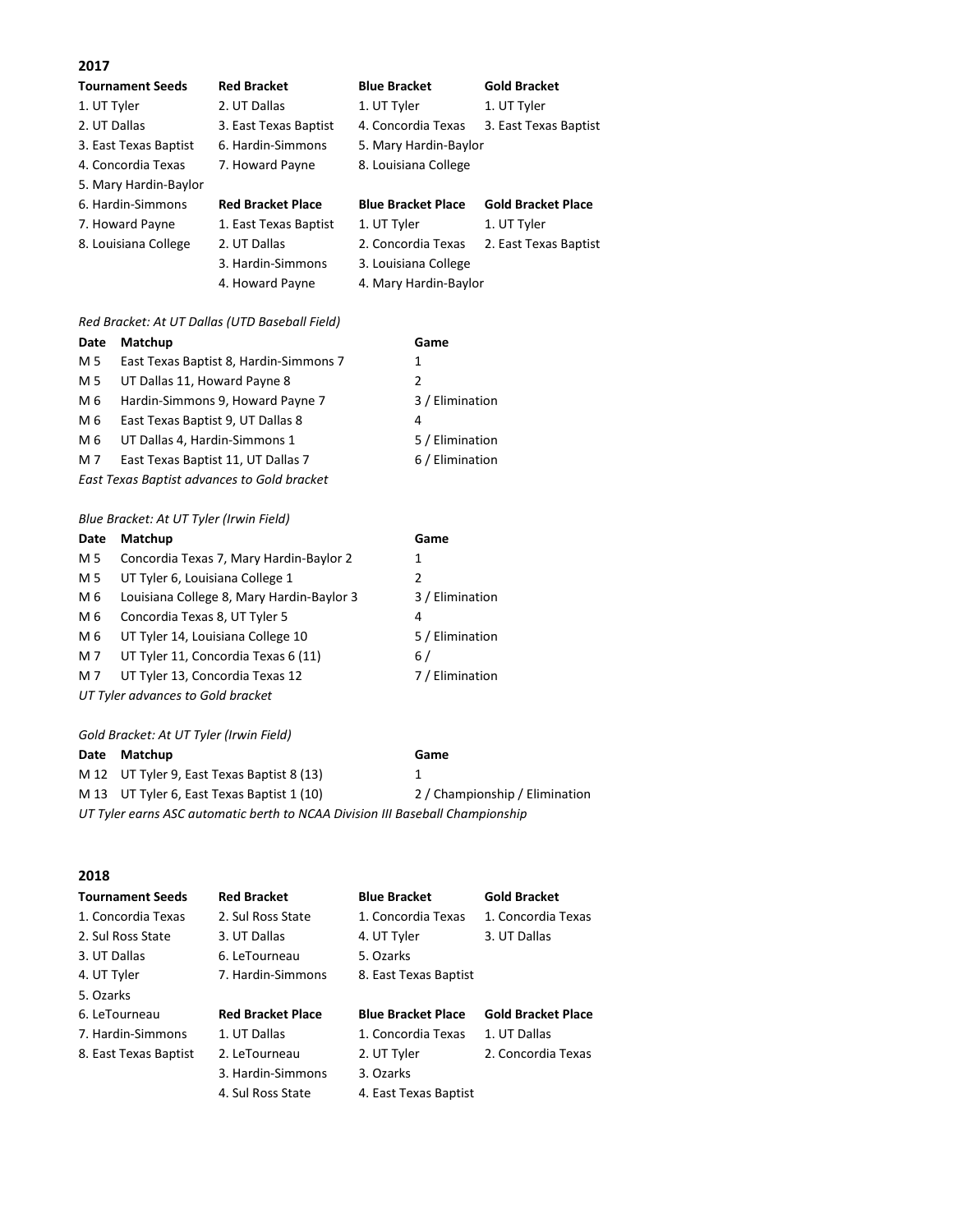#### *Red Bracket: At Sul Ross State (Kokernot Field)*

| Date | Matchup                             | Game            |
|------|-------------------------------------|-----------------|
| M 4  | UT Dallas 13, LeTourneau 2 (7)      | 1               |
| M4   | Hardin-Simmons 9, Sul Ross State 2  | 2               |
| M 5  | LeTourneau 11, Sul Ross State 6     | 3 / Elimination |
| M 5  | UT Dallas 15, Hardin-Simmons 0 (7)  | 4               |
| M 5  | LeTourneau 9, Hardin-Simmons 8 (11) | 5 / Elimination |
| M 6  | UT Dallas 10, LeTourneau 2          | 6 / Elimination |
|      | UT Dallas advances to Gold bracket  |                 |

*Blue Bracket: At Concordia Texas (Tornado Field)*

| Date | Matchup                                  | Game            |
|------|------------------------------------------|-----------------|
| M 4  | UT Tyler 10, Ozarks 4                    | 1               |
| M 4  | Concordia Texas 7, East Texas Baptist 2  | 2               |
| M 5  | Ozarks 3, East Texas Baptist 2           | 3 / Elimination |
| M 5  | Concordia Texas 5, UT Tyler 4            | 4               |
| M 5  | UT Tyler 12, Ozarks 5                    | 5 / Elimination |
| M 6  | UT Tyler 15, Concordia Texas 2           | 6               |
| M 6  | Concordia Texas 3, UT Tyler 1            | 7 / Elimination |
|      | Concordia Texas advances to Gold bracket |                 |
|      |                                          |                 |

*Gold Bracket: At Concordia Texas (Tornado Field)*

|                                                                                | Date Matchup                         | Game                           |  |
|--------------------------------------------------------------------------------|--------------------------------------|--------------------------------|--|
|                                                                                | M 10 UT Dallas 9, Concordia Texas 3  |                                |  |
|                                                                                | M 11 UT Dallas 12, Concordia Texas 3 | 2 / Championship / Elimination |  |
| UT Dallas earns ASC automatic berth to NCAA Division III Baseball Championship |                                      |                                |  |

#### **2019**

| <b>Tournament Seeds</b> | <b>Blue Bracket</b>       | <b>Red Bracket</b>       | <b>Gold Bracket</b>       |
|-------------------------|---------------------------|--------------------------|---------------------------|
| 1. Howard Payne         | 1. Howard Payne           | 2. Concordia Texas       | 2. Concordia Texas        |
| 2. Concordia Texas      | 4. Louisiana College      | 3. East Texas Baptist    | 8. LeTourneau             |
| 3. East Texas Baptist   | 5. UT Dallas              | 6. Hardin-Simmons        |                           |
| 4. Louisiana College    | 8. LeTourneau             | 7. Sul Ross State        |                           |
| 5. UT Dallas            |                           |                          |                           |
| 6. Hardin-Simmons       | <b>Blue Bracket Place</b> | <b>Red Bracket Place</b> | <b>Gold Bracket Place</b> |
| 7. Sul Ross State       | 1. LeTourneau             | 1. Concordia Texas       | 1. Concordia Texas        |
| 8. LeTourneau           | 2. Louisiana College      | 2. East Texas Baptist    | 2. LeTourneau             |
|                         | 3. UT Dallas              | 3. Hardin-Simmons        |                           |
|                         | 4. Howard Payne           | 4. Sul Ross State        |                           |

*Blue Bracket: Hosted by Howard Payne at San Angelo, Texas (Foster Field at 1st Community Credit Stadium )*

| Date | <b>Matchup</b>                      | Game            |
|------|-------------------------------------|-----------------|
| M 2  | UT Dallas 11, Louisiana College 2   | 1               |
| M 3  | LeTourneau 11, Howard Payne 3       | 2               |
| M 3  | Louisiana College 8, Howard Payne 4 | 3 / Elimination |
| M 4  | LeTourneau 7, UT Dallas 3           | 4               |
| M 4  | Louisiana College 13, UT Dallas 12  | 5 / Elimination |
| M 5  | LeTourneau 10, Louisiana College 7  | 6 / Elimination |
|      | LeTourneau advances to Gold bracket |                 |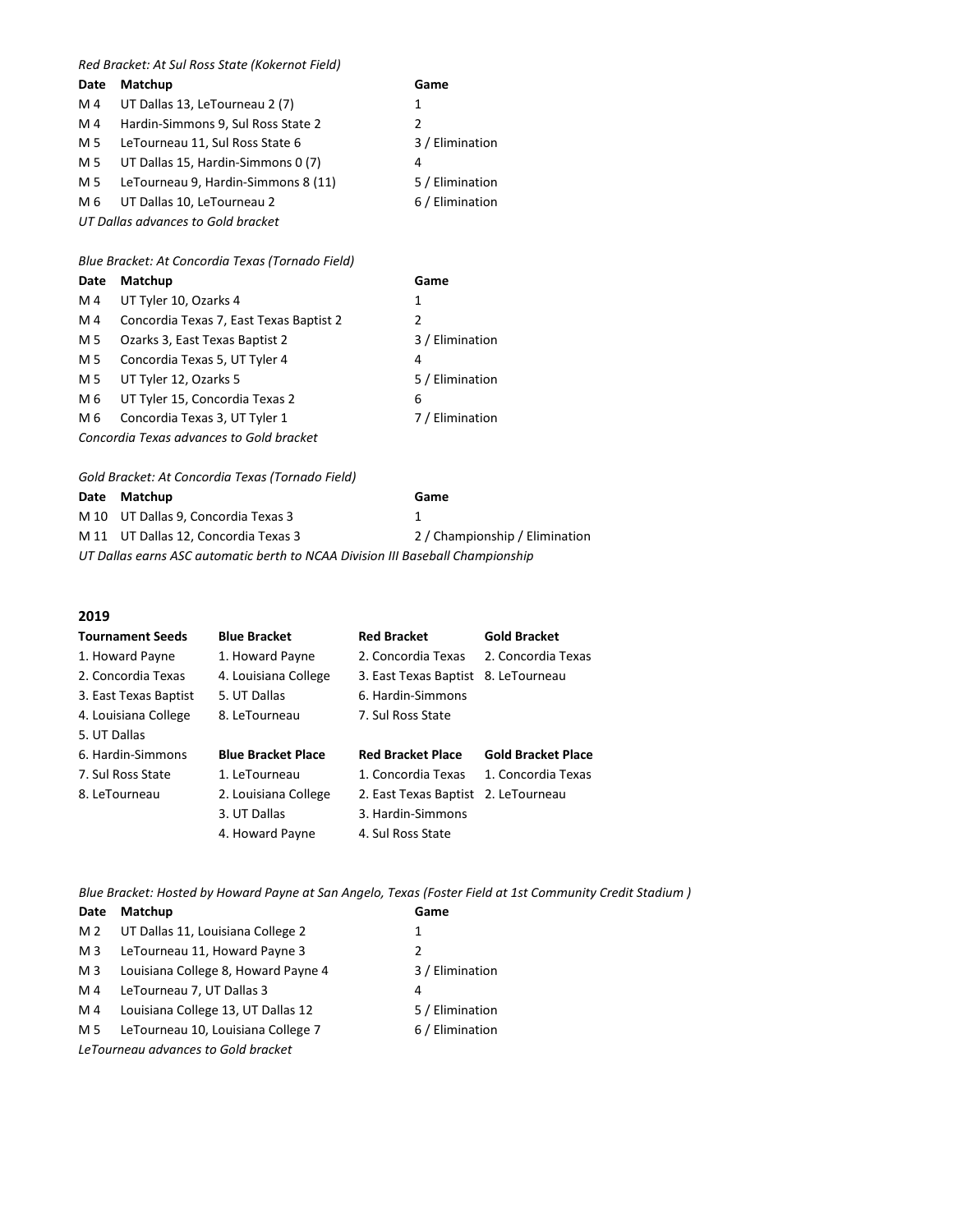#### *Red Bracket: At Concordia Texas (Tornado Field)*

| Date           | Matchup                                  | Game          |  |
|----------------|------------------------------------------|---------------|--|
| M 2            | East Texas Baptist 4, Hardin-Simmons 2   | 1             |  |
| M 2            | Concordia Texas 11, Sul Ross State 1 (8) | $\mathcal{L}$ |  |
| M <sub>3</sub> | Hardin-Simmons 10, Sul Ross State 8      | 3 / Elii      |  |
| M 4            | Concordia Texas 5, East Texas Baptist 2  | 4             |  |
| M 4            | East Texas Baptist 6, Hardin-Simmons 2   | 5 / Elii      |  |
| M 5            | Concordia Texas 5, East Texas Baptist 2  | $6/$ Elii     |  |
|                | Concordia Texas advances to Gold bracket |               |  |
|                |                                          |               |  |

*Gold Bracket: At Concordia Texas (Tornado Field)*

#### **Date Matchup Game**

M 9 Concordia Texas 16, LeTourneau 7 1

3 / Elimination

5 / Elimination 6 / Elimination

M 10 Concordia Texas 5, LeTourneau 1 (10) 2 / Championship / Elimination

*Concordia Texas earns ASC automatic berth to NCAA Division III Baseball Championship*

**2021**

| <b>Tournament Seeds</b> | <b>Blue Bracket</b>       | <b>Red Bracket</b>       | <b>Gold Bracket</b>       |
|-------------------------|---------------------------|--------------------------|---------------------------|
| 1. UT Dallas            | 1. UT Dallas              | 2. East Texas Baptist    | 1. UT Dallas              |
| 2. East Texas Baptist   | 4. Concordia Texas        | 3. Louisiana College     | 2. East Texas Baptist     |
| 3. Louisiana College    | 5. Mary Hardin-Baylor     | 6. Ozarks                |                           |
| 4. Concordia Texas      | 8. LeTourneau             | 7. Belhaven              |                           |
| 5. Mary Hardin-Baylor   |                           |                          |                           |
| 6. Ozarks               | <b>Blue Bracket Place</b> | <b>Red Bracket Place</b> | <b>Gold Bracket Place</b> |
| 7. Belhaven             | 1. UT Dallas              | 1. East Texas Baptist    | 1. UT Dallas              |
| 8. LeTourneau           | 2. Concordia Texas        | 2. Louisiana College     | 2. East Texas Baptist     |
|                         | 3. Mary Hardin-Baylor     | 3. Ozarks                |                           |
|                         | 4. LeTourneau             | 4. Belhaven              |                           |

#### *Blue Bracket: At UT Dallas (UTD Baseball Field)*

| Date                               | <b>Matchup</b>                          | Game            |
|------------------------------------|-----------------------------------------|-----------------|
| M 6                                | Mary Hardin-Baylor 6, Concordia Texas 3 | 1               |
| M 6                                | UT Dallas 11, LeTourneau 4              | 2               |
| M 7                                | Concordia Texas 11, LeTourneau 1 (8)    | 3 / Elimination |
| M 7                                | UT Dallas 5, Mary Hardin-Baylor 4       | 4               |
| M 7                                | Concordia Texas 6, Mary Hardin-Baylor 1 | 5 / Elimination |
| M 8                                | UT Dallas 9, Concordia Texas 6          | 6 / Elimination |
| UT Dallas advances to Gold Bracket |                                         |                 |

#### *Red Bracket: At East Texas Baptist (Woods Field)*

| Date                                        | Matchup                                    | Game            |
|---------------------------------------------|--------------------------------------------|-----------------|
| M 6                                         | Ozarks 13, Louisiana College 0 (7)         | 1               |
| M 6                                         | East Texas Baptist 2, Belhaven 1 (11)      | 2               |
| M 7                                         | Louisiana College 10, Belhaven 7           | 3 / Elimination |
| M 7                                         | East Texas Baptist 10, Ozarks 3            | 4               |
| M 7                                         | Louisiana College 11, Ozarks 10            | 5 / Elimination |
| M 8                                         | East Texas Baptist 11, Louisiana College 5 | 6 / Elimination |
| East Texas Baptist advances to Gold Bracket |                                            |                 |

*Gold Bracket: At UT Dallas (UTD Baseball Field)*

**Date Matchup Game** M 13 UT Dallas 12, East Texas Baptist 7 1 M 14 UT Dallas 5, East Texas Baptist 1 2 / Championship / Elimination *Concordia Texas earns ASC automatic berth to NCAA Division III Baseball Championship*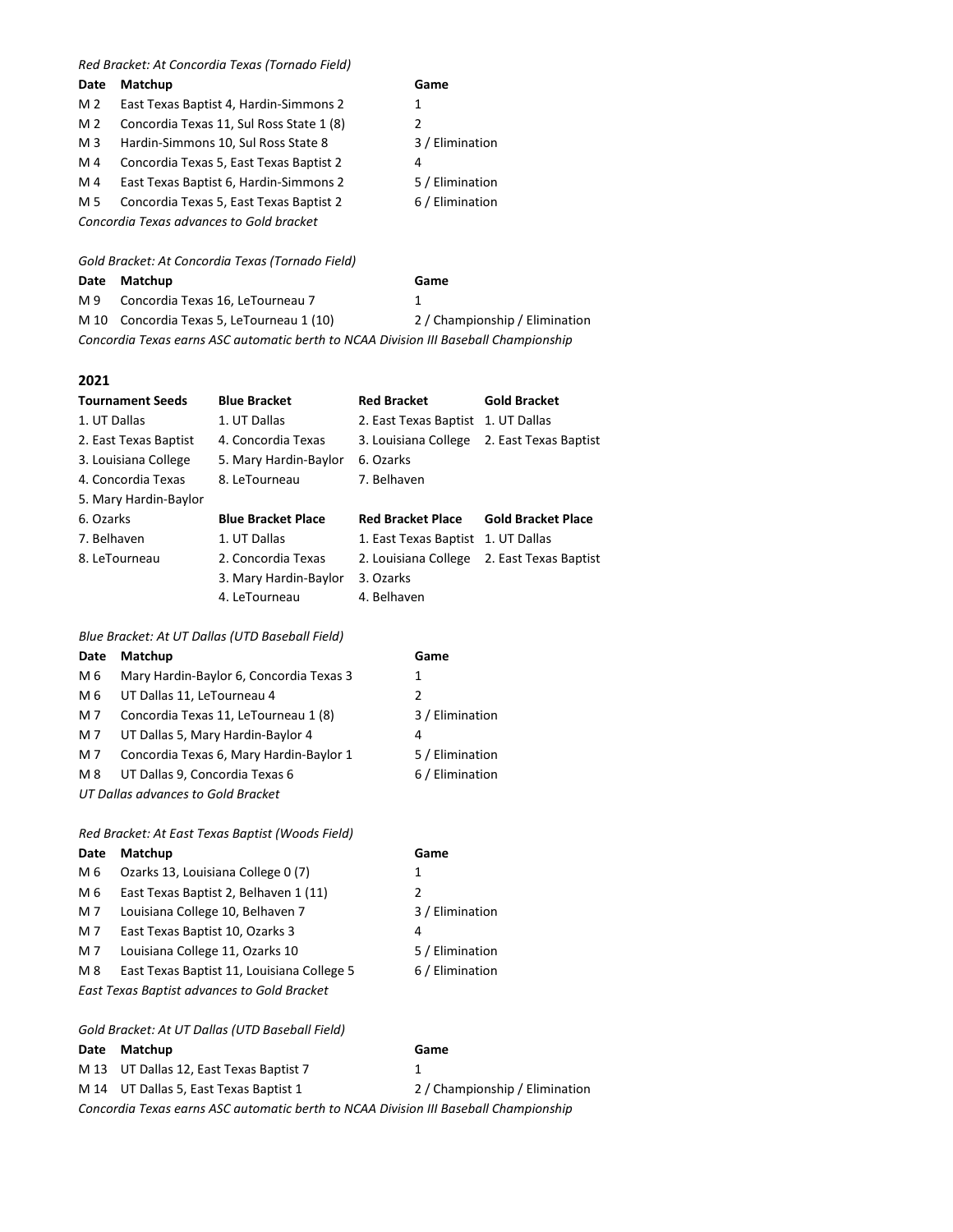## **Most Valuable Players**

| Year                   | Pos. | Name, School                              |
|------------------------|------|-------------------------------------------|
| 1998-99                |      | N/A                                       |
| 2000                   | SS/P | Brandon Creek, Schreiner                  |
| 2001                   | P    | Josh Dane, McMurry                        |
| 2002                   | P    | Scott Berkman, Concordia Texas            |
| 2003*                  | P    | John Jay, Mississippi College             |
|                        | SS   | Turk Stovall, Mississippi College         |
| 2004                   | OF   | Greg Erickson, McMurry                    |
| 2005                   | C    | Aaron Crais, Texas Lutheran               |
| 2006                   | C    | Aaron Crais, Texas Lutheran               |
| 2007                   | P    | Daniel Besa, Texas Lutheran               |
| 2008                   | P    | Dakota Smith, SP, McMurry                 |
| 2009                   | SS   | Chad Daleiden, UT Tyler                   |
| 2010                   | SS   | Aaron McCain, UT Tyler                    |
| 2011                   | DН   | Justin Beasley, Concordia Texas           |
| 2012                   | 2В   | Matt McManemin, Concordia Texas           |
| 2013                   | 1Β   | Isaac Tijerina, UT Tyler                  |
| 2014                   | P    | Curt Copeland, LeTourneau                 |
| 2015                   | C    | Buddy McCoy, UT Tyler                     |
| 2016                   | 1В   | Daniel Williams, UT Tyler (Gold)          |
|                        | OF   | Zack de Luna, Hardin-Simmons (Red)        |
|                        | ЗB   | Blake Wilson, UT Tyler (Blue)             |
| 2017                   | C    | Kyle Broussard, UT Tyler (Gold)           |
|                        | C    | Casey Combs, East Texas Baptist (Red)     |
|                        | OF   | Graham Welch, UT Tyler (Blue)             |
| 2018                   | P    | Jamie Andriot, UT Dallas (Gold)           |
|                        | 1Β   | Barry Casey, UT Dallas (Red)              |
|                        | P    | Justin Traxler, Concordia Texas (Blue)    |
| 2019                   | P    | Diego Cruz-Garcia, Concordia Texas (Gold) |
|                        | 2В   | Eli Birriel, LeTourneau (Red)             |
|                        | P    | Calvin Bush, Concordia Texas (Blue)       |
| 2021                   | 2В   | Ramon Garza, UT Dallas (Gold)             |
|                        | P    | Cole Godkin, East Texas Baptist (Red)     |
|                        | OF   | Marcos Villegas, UT Dallas (Blue)         |
| $*$ $\sim$ $\sim$<br>A |      |                                           |

*\*Co-MVP*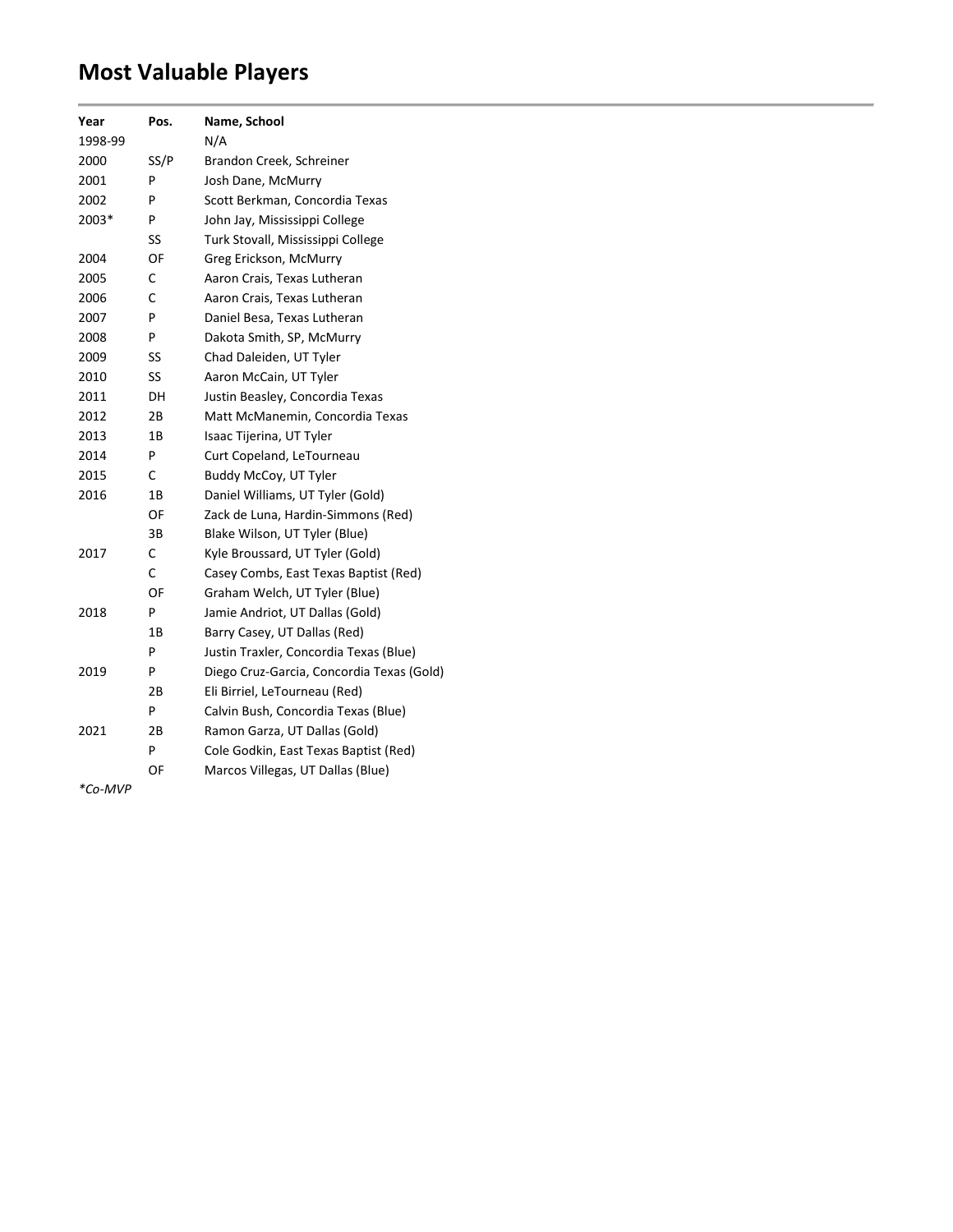### **1998, 1999** N/A

#### **2000**

| SS/P | Brandon Creek, Schreiner (MVP)       |
|------|--------------------------------------|
| 1B   | Quinton MacRae, Schreiner            |
| 2B   | Lane Brannon, Hardin-Simmons         |
| 3B   | Jon Tapia, Schreiner                 |
| SS   | Merlin Greaves, Dallas               |
| DН   | Nathanial Jordan, East Texas Baptist |
| OF   | Shawn Bigham, Hardin-Simmons         |
| OF   | Tommy Carden, Schreiner              |
| OF   | Ben Howard, Schreiner                |
| OF   | Nathan Aviles, Dallas                |
| P    | Steven Beck, Schreiner               |
|      |                                      |

P Jack Price, Dallas

#### **2001**

| P  | Josh Duwe, McMurry (MVP)        |
|----|---------------------------------|
| 1Β | Travis Townsend, McMurry        |
| 2Β | John Schlaffer, Hardin-Simmons  |
| 3B | Brian Spinner, Dallas           |
| SS | Jeremy House, Hardin-Simmons    |
| C  | Chris Fritch, McMurry           |
| DH | Chris Waller, Hardin-Simmons    |
| OF | Andrew Cox, McMurry             |
| OF | Sam Ingram, McMurry             |
| OF | Lee Martin, Mississippi College |
| OF | Mike Lower, Dallas              |
| P  | Mike Wylie, McMurry             |

#### **2002**

| P  | Scott Berkman, Concordia Texas (MVP) |
|----|--------------------------------------|
| 1В | David White, Concordia Texas         |
| 2Β | Jason Curry, Mississippi College     |
| 3B | Richard Gutierrez, Howard Payne      |
| SS | Jay Sevier, Concordia Texas          |
| C  | Jesse Lopez, Howard Payne            |
| UT | Turk Stovall, Mississippi College    |
| DН | Brent Heavener, Mississippi College  |
| OF | Oscar Luna, Howard Payne             |
| OF | Casey Parker, East Texas Baptist     |
| OF | Clint Wilkerson, Mississippi College |
|    |                                      |

- P Chema Chavez, Concordia Texas
- P Scott Gordon, Concordia Texas

### **2003**

| SS | Turk Stovall, Mississippi College (Co-MVP) |
|----|--------------------------------------------|
| P  | John Jay, Mississippi College (Co-MVP)     |
| 1B | John Krog, Texas Lutheran                  |
| 2B | Jason Curry, Mississippi College           |
| 3B | Stephen Hutcherson, Concordia Texas        |
| SS | March Chisholm, Mississippi College        |

- C Josh Rohmer, UT Dallas
- DH Lawrence Valbuena, UT Dallas
- OF Kent Chamblee, Mississippi College
- OF Caleb Chandler, UT Dallas
- OF Dan Halvorson, Texas Lutheran
- OF Hal Thompson, Mississippi College
- P Bo Edmiston, Mississippi College
- P Jared Franke, UT Dallas

#### **2004**

| OF | Greg Erickson, McMurry (MVP)         |
|----|--------------------------------------|
| 1B | Josh Lee, McMurry                    |
| 2Β | Matt Endsley, UT Dallas              |
| 3B | Marc Chisholm, Mississippi College   |
| SS | Johnny Espree, UT Dallas             |
| SS | Albert Carrizales, McMurry           |
| C  | Seth Ardoin, McMurry                 |
| OF | Ryan Pounds, Concordia Texas         |
| OF | Johnny Bernhard, Mississippi College |
| OF | Caleb Chandler, UT Dallas            |
| P  | Nick Schafer, McMurry                |
| P  | Derek Tillman, Mississippi College   |

### **2005**

| Aaron Crais, Texas Lutheran (MVP) |
|-----------------------------------|
| Taylor Lamar, Hardin-Simmons      |
| Jared Poteet, East Texas Baptist  |
| Barry Janisse, Hardin-Simmons     |
| Nick Martinek, East Texas Baptist |
| Jason Pyle, Concordia Texas       |
| Trey Luster, East Texas Baptist   |
| Brice Gilmore, Texas Lutheran     |
| Marc Savard, Texas Lutheran       |
| Craig Johnson, Hardin-Simmons     |
| Tommy Wiesz, Concordia Texas      |
| Dalton Rucker, Hardin-Simmons     |
| Matt Hunn, Texas Lutheran         |
| Austin Yager, Texas Lutheran      |
|                                   |

#### **2006**

| C  | Aaron Crais, Texas Lutheran (MVP) |
|----|-----------------------------------|
| 2Β | Brett Rosen, UT Dallas            |
| 3В | Scott Matocha, Texas Lutheran     |
| SS | Jake Kaase, Texas Lutheran        |
| SS | Jake Jackson, UT Dallas           |
| DН | Nick Bird, UT Dallas              |
| DН | Brett Cannon, Texas Lutheran      |
| OF | Ryan Stepp, Hardin-Simmons        |
| OF | Trent Elizondo, UT Dallas         |
| OF | Casey Rehfeld, Texas-Lutheran     |
| P  | Daniel Besa, Texas Lutheran       |
| P  | Trey Schurr, UT Dallas            |
| P  | Brian Wallace, Texas Lutheran     |
|    |                                   |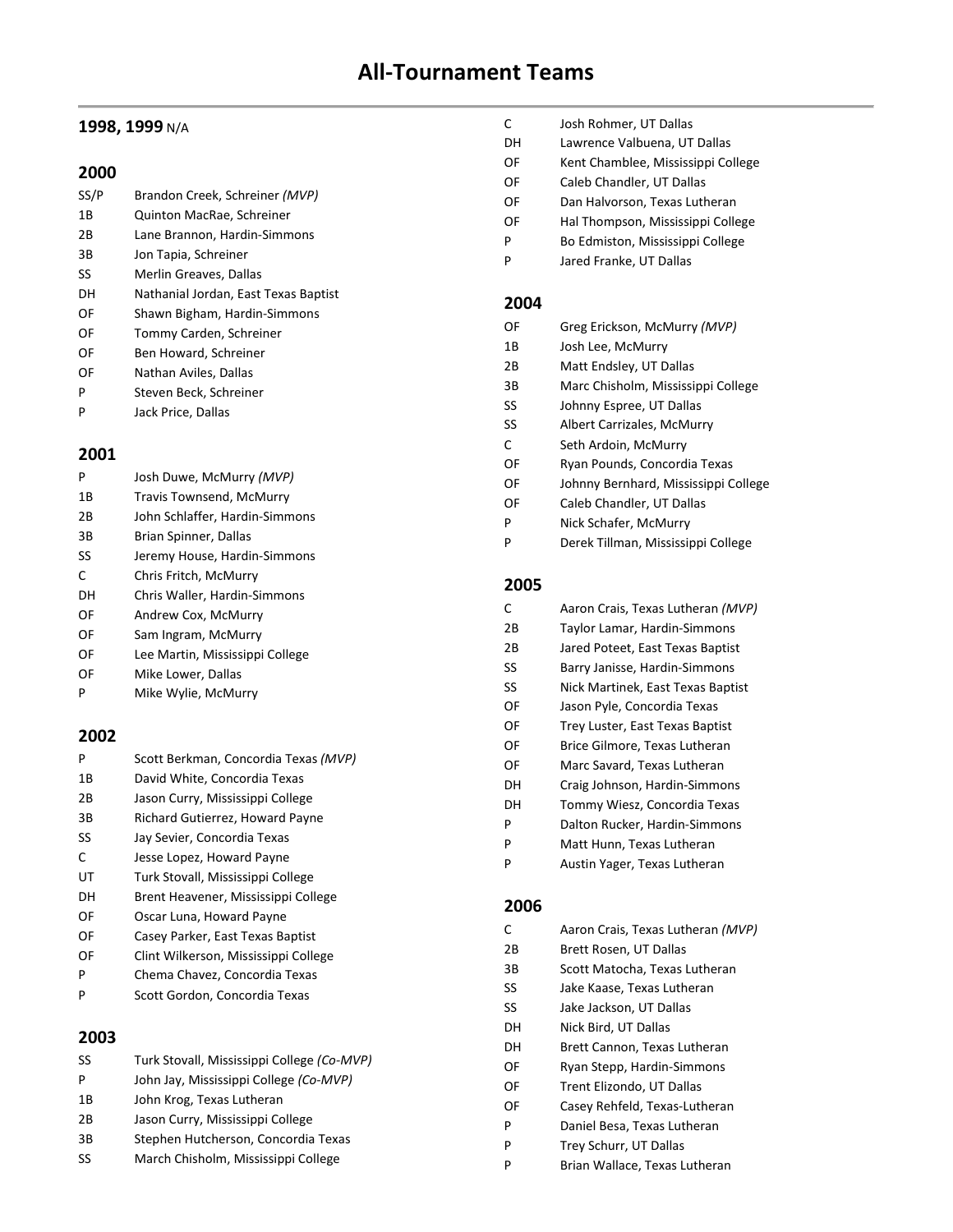| P     | Daniel Besa, Texas Lutheran, (MVP) |
|-------|------------------------------------|
| 1В    | Jason Foley, Texas Lutheran        |
| 1B    | Todd Koch, Univ. of Ozarks         |
| 1В    | Brent Voorhees, McMurry            |
| 2Β    | Scott Matocha, Texas Lutheran      |
| 2Β    | Brett Rosen, UT Dallas             |
| SS    | Jake Kaase, Texas Lutheran         |
| SS    | Jake Jackson, UT Dallas            |
| DH/3B | Derek David, McMurry               |
| P/DH  | Robbie Finnell, Ozarks             |
| P     | Logan Hull, Texas Lutheran         |
| P     | Nick Shafer, McMurry               |
| P     | Clint Johnston, McMurry            |

P Drew Waggoner, UT Dallas

#### **2008**

| P  | Dakota Smith, SP, McMurry (MVP)  |
|----|----------------------------------|
| 1Β | Stephen Derrick, McMurry         |
| 2Β | Steven Yurchick, McMurry         |
| 3B | Derek David, McMurry             |
| SS | Bryan Jacobs, Concordia Texas    |
| C  | Brian Wernecke, Concordia Texas  |
| OF | Gerad Morris, McMurry            |
| OF | George Whitten, McMurry          |
| OF | Nick Cmerek, Concordia Texas     |
| DН | Justin Beasley, Concordia Texas  |
| P  | Ethan Morrison, Concordia Texas  |
| P  | Peter Ontivares, Concordia Texas |
|    | Aaron Wood, McMurry              |

#### **2009**

| SS  | Chad Daleiden, UT Tyler (MVP)     |
|-----|-----------------------------------|
| 1 B | Andy Smith, Mississippi College   |
| 2B  | Chris Biguenet, UT Dallas         |
| 3B  | Cody Ross, UT Dallas              |
| C   | Jacob Daniel, Mississippi College |
| OF  | Kendall Fox, UT Tyler             |
| OF  | Bo Bell, Mississippi College      |
| ΩF  | Chase Herrin, Mississippi College |
| DН  | Jared Hood, UT Tyler              |
| P   | Brett Hinson, Mississippi College |
| P   | Brett Holland, UT Tyler           |

P Grant Campbell, UT Tyler

#### **2010**

| SS | Aaron McCain, UT Tyler, (MVP) |  |  |
|----|-------------------------------|--|--|
|    |                               |  |  |

- 1B Taylor Berlin, Hardin-Simmons 2B Corey Henderson, UT Tyler
- 3B T.J. Martin, UT Tyler
- SS Chris Green, Texas Lutheran
- C Regan Dixon, Hardin-Simmons
- OF Chase Herrin, Mississippi College
- OF Bo Bell, Mississippi College
- OF Austin Newell, UT Tyler
- OF Tyler Clakley, UT Tyler\*
- P Logan Chitwood, UT Tyler
- P Daniel Cowart, Mississippi College
- P Matt Sparks, UT Tyler
- *At-large selection\**

#### **2011**

| DН | Justin Beasley, Concordia Texas (MVP) |
|----|---------------------------------------|
| 1B | Robert Moore, Concordia Texas         |
| 2B | Jacob Bermejo, McMurry                |
| 3B | Jon Finney, Hardin-Simmons            |
| SS | Colton Gommert, Concordia Texas       |
| C  | Grant Friddell, UT Dallas             |
| C  | Collin Janssen*, Concordia Texas      |
| OF | Jason Diemer, UT Dallas               |
| OF | LeJuan Edwards, Hardin-Simmons        |
| OF | Joseph Killgore, UT Dallas            |
| DН | Troy Tarrant, Hardin-Simmons          |
| P  | Colin Butschek, Concordia Texas       |
|    |                                       |

- P Ryan Ullmann, Concordia Texas
- P Max Willard, UT Dallas

*At-large selection\**

#### **2012**

| 2B | Matt McManemin, Concordia Texas (MVP) |
|----|---------------------------------------|
| 1B | Matt Thompson, McMurry                |
| 2B | Marcellous Biggins, McMurry           |
| 3B | Daniel Wass, Mississippi College      |
| SS | Colton Gommert, Concordia Texas       |
| C  | Collin Janssen, Concordia Texas       |
| OF | Brent Schaekel, Concordia Texas       |
| OF | Andrew Bell, McMurry                  |
| OF | David Ring, UT Tyler                  |
| DH | Connor Griffith, McMurry              |
| P  | Scott Hays, Concordia Texas           |
| P  | Scott Trousdale, Mississippi College  |
| P  | Austin Rupert, Concordia Texas        |

#### **2013**

| 1B | Isaac Tijerina, UT Tyler (MVP)  |
|----|---------------------------------|
| 2Β | Cary Myers, Louisiana College   |
| 3B | T.J. Martin, UT Tyler           |
| SS | Casey Skalaban, Concordia Texas |
| C  | Kyle Feazell, Louisiana College |
| OF | Brent Shaekel, Concordia Texas  |
| OF | Mark Riendau, Louisiana College |
| OF | Cole Bagbey, Louisiana College  |
| DH | Kevan House, UT Tyler           |
| P  | Jeff Spillane, Texas Lutheran   |
| P  | Tye Weber, UT Tyler             |
| P  | Jack Barkley, Texas Tyler       |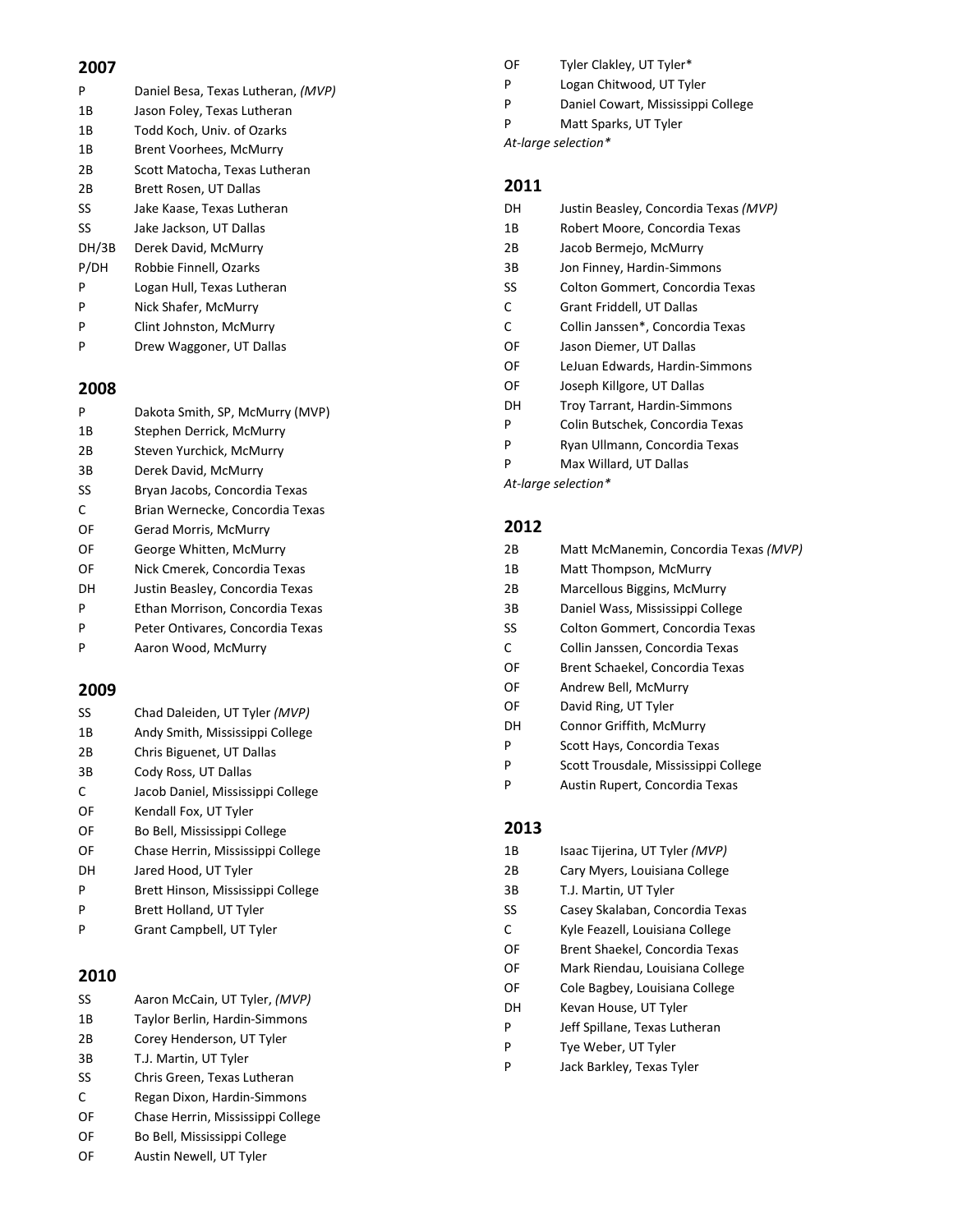| P  | Curt Copeland, LeTourneau (MVP)    |
|----|------------------------------------|
| 1B | Garrett Methvin, LeTourneau        |
| 2B | Estevan Hernandez, Concordia Texas |
| SS | Bryce Griffin, LeTourneau          |
| 3B | Kyle Rodriguez, Concordia Texas    |
| C  | Dillon Yates, LeTourneau           |
| OF | Brent Schaekel, Concordia Texas    |
| OF | Sean Sellers, LeTourneau           |
| OF | Pierce Fly, UT Dallas              |
| DH | Zack Whiddon, Mary Hardin-Baylor   |
| P  | Cody Whitley, LeTourneau           |
| P  | Scott Weinschenk, Concordia Texas  |

P Corey Holmes, Concordia Texas

#### **2015**

| Buddy McCoy, UT Tyler (MVP)<br>C |  |  |
|----------------------------------|--|--|
|----------------------------------|--|--|

- C Ryan Downs, UT Dallas
- 1B Connor Bertsch, Concordia Texas
- 2B Tim Cole, UT Dallas
- 3B Brandon George, UT Dallas
- SS Jimmy Norris, UT Dallas
- OF Sam Lane, UT Tyler
- OF Haden Johnson, UT Dallas
- OF Race Mellman, Concordia Texas
- DH Robert Loewe, Mary Hardin-Baylor
- P Michael Blevins, UT Tyler
- P Michael Ward, UT Dallas
- P Chad Hayes, UT Tyler

#### **2016**

#### **Gold Bracket**

- 1B Daniel Williams, UT Tyler *(MVP)* UT Trenton Buchhorn, UT Tyler
- OF Sam Lane, UT Tyler
- P Max Page, UT Tyler
- P Cason Adams, UT Tyler
- DH Colton Parker, Hardin-Simmons
- OF Colton Peacock, Hardin-Simmons
- P Colton Spears, Hardin-Simmons
- SS Taylor Gooding, Hardin-Simmons

#### **Red Bracket**

| UT   | Zack de Luna, Hardin-Simmons (MVP)   |
|------|--------------------------------------|
| DН   | Colton Parker, Hardin-Simmons        |
| SP   | <b>Colton Spears, Hardin-Simmons</b> |
| P    | Ty Engelhardt, Hardin-Simmons        |
| C/3B | Elijah Perez, Hardin-Simmons         |
| P    | Ernest Perez, East Texas Baptist     |
| OF   | Jaxon Rader, East Texas Baptist      |
| 3B   | Dynas Doud, East Texas Baptist       |
| OF   | Tyler Bates, East Texas Baptist      |
| 2Β   | Johnny Campos, Sul Ross State        |
| OF   | Jonathan Bigley, Sul Ross State      |
| SS   | Joshua Martinez, Howard Payne        |
|      |                                      |

#### **Blue Bracket**

| 3B | Blake Wilson, UT Tyler (MVP)  |
|----|-------------------------------|
| P  | Reese Read, UT Tyler          |
| P  | Michael Blevins, UT Tyler     |
| 1B | Daniel Williams, UT Tyler     |
| P  | Max Page, UT Tyler            |
| 1B | Nick Marti, UT Dallas         |
| OF | Haden Johnson, UT Dallas      |
| P  | Brandon Lee, UT Dallas        |
| P  | Zach Bomer, UT Dallas         |
| P  | Lane Hobbs, Concordia Texas   |
| OF | Michael Evan, Concordia Texas |
| OF | Taylor Empkey, LeTourneau     |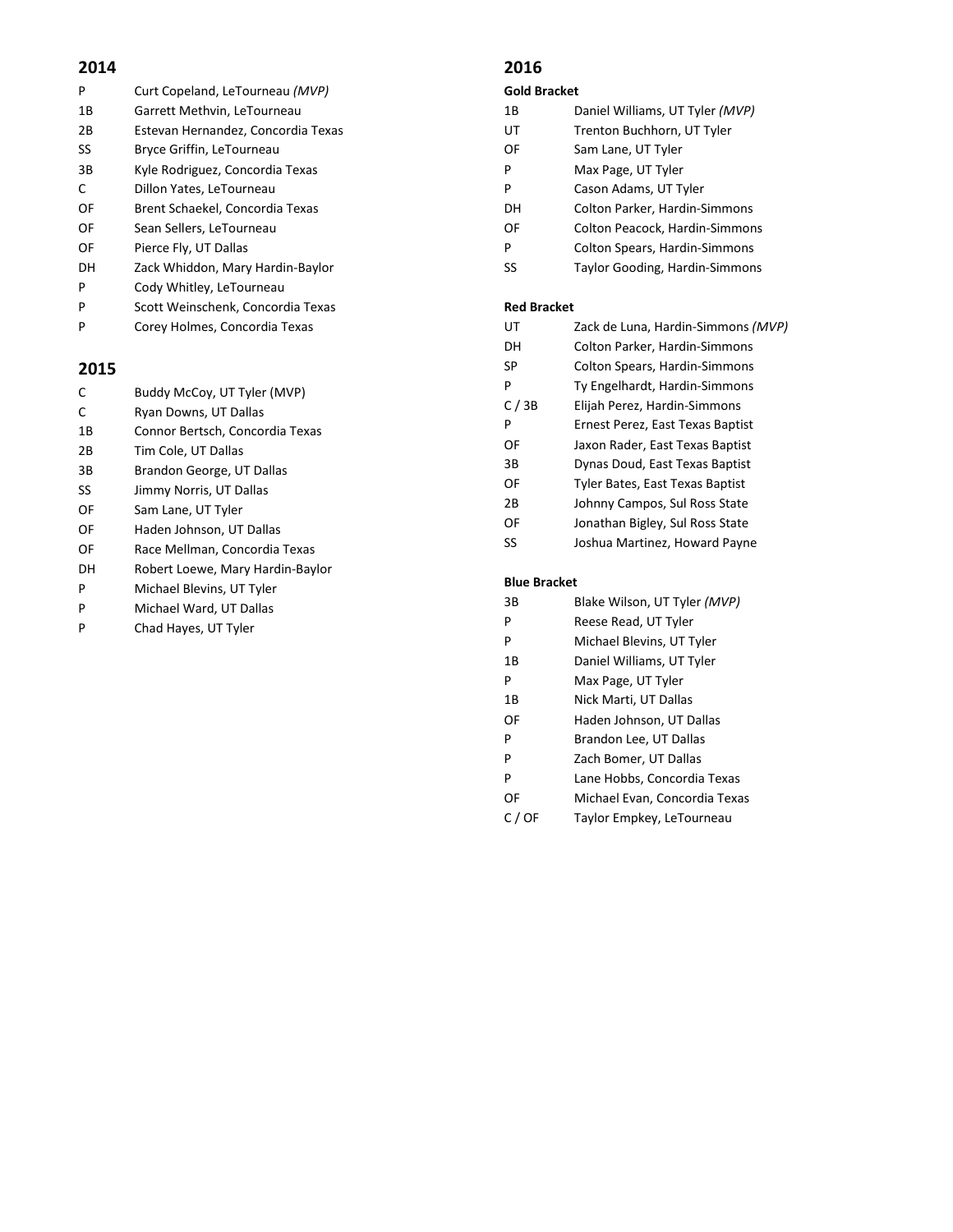#### **Gold Bracket**

| C  | Kyle Broussard, UT Tyler (MVP)     |
|----|------------------------------------|
| 3B | Mason Aldredge, East Texas Baptist |
| 1B | Alex Bishop, UT Tyler              |
| P  | Cody Brown, UT Tyler               |
| OF | Trenton Buchhorn, UT Tyler         |
| P  | Blake Corbin, East Texas Baptist   |
| SS | Zach Compton, East Texas Baptist   |
| P  | Logan Sprinkle, East Texas Baptist |
| OF | Graham Welch, UT Tyler             |

#### **Red Bracket**

| C  | Casey Combs, East Texas Baptist (MVP) |
|----|---------------------------------------|
| 3B | Mason Aldredge, East Texas Baptist    |
| P  | Blake Corbin, East Texas Baptist      |
| SS | Zach Compton, East Texas Baptist      |
| OF | Josh Covey, UT Dallas                 |
| 3B | David Groves, Howard Payne            |
| P  | Cole Hanson, UT Dallas                |
| P  | Garrett Johnston, Hardin-Simmons      |
| OF | Zack de Luna, Hardin-Simmons          |
| OF | Michael Morton, UT Dallas             |
| OF | Luke Richter, UT Dallas               |
| 2B | Dylan Sumpter, East Texas Baptist     |

#### **Blue Bracket**

| OF  | Graham Welch, UT Tyler (MVP)     |
|-----|----------------------------------|
| C   | Walt Aldridge, Louisiana College |
| 1 B | Alex Bishop, UT Tyler            |
| P   | Cody Brown, UT Tyler             |
| OF  | Trenton Buchhorn, UT Tyler       |
| OF  | Michael Evan, Concordia Texas    |
| DН  | Ty Johnson, Mary Hardin-Baylor   |
| 1 B | Bret Leiferman, Concordia Texas  |
| OF  | Race Mellman, Concordia Texas    |
| OF  | Kiefer Moore, Louisiana College  |
| SS  | Casen Novak, Concordia Texas     |
| DН  | Daniel Williams, UT Tyler        |
|     |                                  |

### **2018**

#### **Gold Bracket**

- P Jamie Andriot, UT Dallas *(MVP)*
- 1B Reed Carlton, Concordia Texas
- 1B Barry Casey, UT Dallas
- DH Thomas Craig, UT Dallas
- SS Casen Novak, Concordia Texas
- P Ruben Renteria, UT Dallas
- 3B Caleb Rodriguez, Concordia Texas
- 3B Connor Scruggs, UT Dallas
- OF Daniel Williams, Concordia Texas

#### **Red Bracket**

| 1B           | Barry Casey, UT Dallas (MVP)    |  |
|--------------|---------------------------------|--|
| 1Β           | Ryan Almager, Sul Ross State    |  |
| OF           | Cody Berryman, Hardin-Simmons   |  |
| SS           | Will Bradshaw, LeTourneau       |  |
| P            | Chandler Carter, Hardin-Simmons |  |
| OF           | Rodney Corbin, UT Dallas        |  |
| P            | Cole Hanson, UT Dallas          |  |
| OF           | Jacob Jones, LeTourneau         |  |
| $\mathsf{C}$ | Noah Mahoney, LeTourneau        |  |
| P            | Ruben Renteria, UT Dallas       |  |
| OF           | Luke Richter, UT Dallas         |  |
|              | Gonzalo Sosa, LeTourneau        |  |

#### **Blue Bracket**

| P  | Justin Traxler, Concordia Texas (MVP) |
|----|---------------------------------------|
| 1Β | Alex Bishop, UT Tyler                 |
| 1Β | Patrick Clifford, Ozarks              |
| OF | Michael Evan, Concordia Texas         |
| P  | Derrick Findley, East Texas Baptist   |
| DН | Jacob Gwynne, Concordia Texas         |
| SS | Casen Novak, Concordia Texas          |
| OF | Tanner Roach, UT Tyler                |
| P  | Dalton Spurgeon, Ozarks               |
| DН | Graham Welch, UT Tyler                |
| P  | Matthew Williams, Concordia Texas     |
| зв | Blake Wilson, UT Tyler                |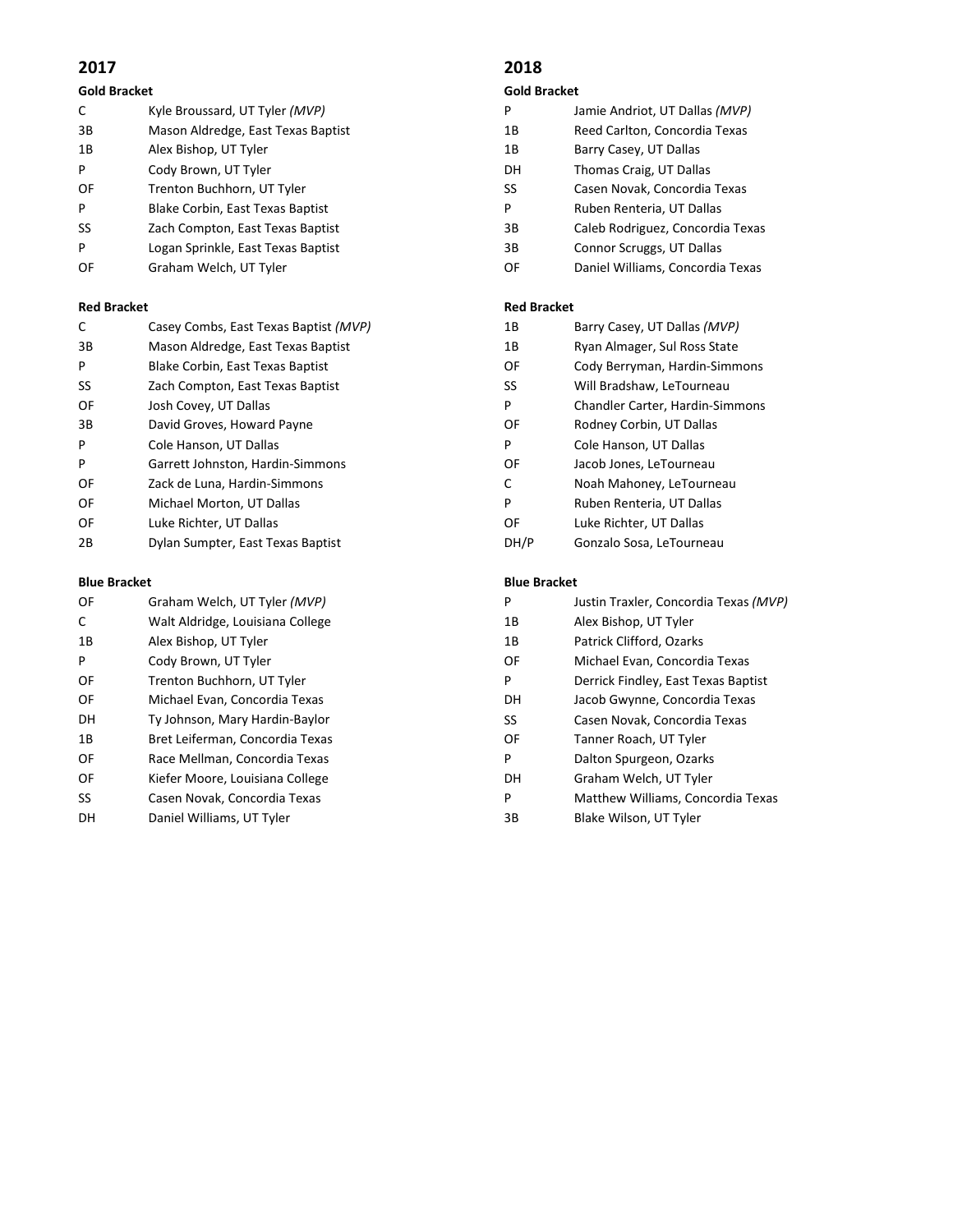#### **Gold Bracket**

| P  | Diego Cruz-Garcia, Concordia Texas (MVP) |
|----|------------------------------------------|
| OF | Bryce Brueggemeyer, LeTourneau           |
| P  | Calvin Bush, Concordia Texas             |
| 2Β | Carson Cox, Concordia Texas              |
| SS | Kyle Guevara, LeTourneau                 |
| OF | Bret Leiferman, Concordia Texas          |
| P  | Ryder Lognion, LeTourneau                |
| P  | Jared Schurig, LeTourneau                |
| 3B | Jacob Stegent, Concordia Texas           |
|    |                                          |

#### **Blue Bracket**

| 2Β   | Eli Birriel, LeTourneau (MVP)      |
|------|------------------------------------|
| 2Β   | Ryan Burciaga, UT Dallas           |
| P/OF | Deauton Delgado, Louisiana College |
| P    | Kolton Eberlan, LeTourneau         |
| SS   | Keeylin Johnson, Louisiana College |
| P    | Ryder Lognion, LeTourneau          |
| P    | Raul Martinez, LeTourneau          |
| 3B   | Clayton Noakes, Louisiana College  |
| DН   | Dylan Palmer, UT Dallas            |
| OF   | Noah Payne, Howard Payne           |
| 1B   | Dane Pedersen, Louisiana College   |
| 1Β   | Brandon Ramirez, LeTourneau        |

#### **Red Bracket**

| P  | Calvin Bush, Concordia Texas (MVP)  |
|----|-------------------------------------|
| P  | Diego Cruz-Garcia, Concordia Texas  |
| 2Β | Jamie Dominguez, Hardin-Simmons     |
| OF | Brady Faulkner, East Texas Baptist  |
| P  | Derrick Findley, East Texas Baptist |
| C  | Brett Hudspeth, Hardin-Simmons      |
| 1B | Tim Johnson, Sul Ross State         |
| OF | Bret Leiferman, Concordia Texas     |
| 3B | Ford Spigener, East Texas Baptist   |
| P  | Adrian Stover, East Texas Baptist   |
| 1B | Marcus Thach, Concordia Texas       |
| P  | Matthew Williams, Concordia Texas   |

#### **2021**

#### **Gold Bracket**

| 2B | Ramon Garza, UT Dallas (MVP)         |
|----|--------------------------------------|
| P  | Blake Birdwell, UT Dallas            |
| P  | Carter Cochrane, UT Dallas           |
| P  | Sayers Collins, East Texas Baptist   |
| P  | Blake Corbin, East Texas Baptist     |
| 3B | Zachary McAdams, East Texas Baptist  |
| OF | Jacob Perry, UT Dallas               |
| OF | Christopher Shay, East Texas Baptist |
| OF | Marcos Villegas, UT Dallas           |

#### **Blue Bracket**

| DIUE DIALNEL       |                                       |  |
|--------------------|---------------------------------------|--|
| OF                 | Marcos Villegas, UT Dallas (MVP)      |  |
| P                  | Andrew Acierni, Mary Hardin-Baylor    |  |
| 1В                 | Malek Bolin, Mary Hardin-Baylor       |  |
| DН                 | Corbin Cross, Concordia Texas         |  |
| P                  | Otto Franz, Concordia Texas           |  |
| 2В                 | Ramon Garza, UT Dallas                |  |
| 1В                 | Owen Hill, Concordia Texas            |  |
| P                  | Colton Hunter, Concordia Texas        |  |
| OF                 | A.J. Liu, UT Dallas                   |  |
| 1В                 | Weston McKinley, LeTourneau           |  |
| C                  | Deylan Moreno, UT Dallas              |  |
| OF                 | Jacob Perry, UT Dallas                |  |
|                    |                                       |  |
| <b>Red Bracket</b> |                                       |  |
| P                  | Cole Godkin, East Texas Baptist (MVP) |  |
| P                  | Isaiah Alvarenga, East Texas Baptist  |  |
| OF                 | Alex Ashby, Louisiana College         |  |

- P Blake Benson, Ozarks 2B Ben Cross, Ozarks OF Will Kelley, East Texas Baptist
- P Konner McDermett, Louisiana College
- C Ty Morgan, Louisiana College
- DH Cameron Neel, East Texas Baptist
- 1B Christopher Robinson, East Texas Baptist
- P Brett Sanchez, Belhaven
- 1B Austin Willey, Louisiana College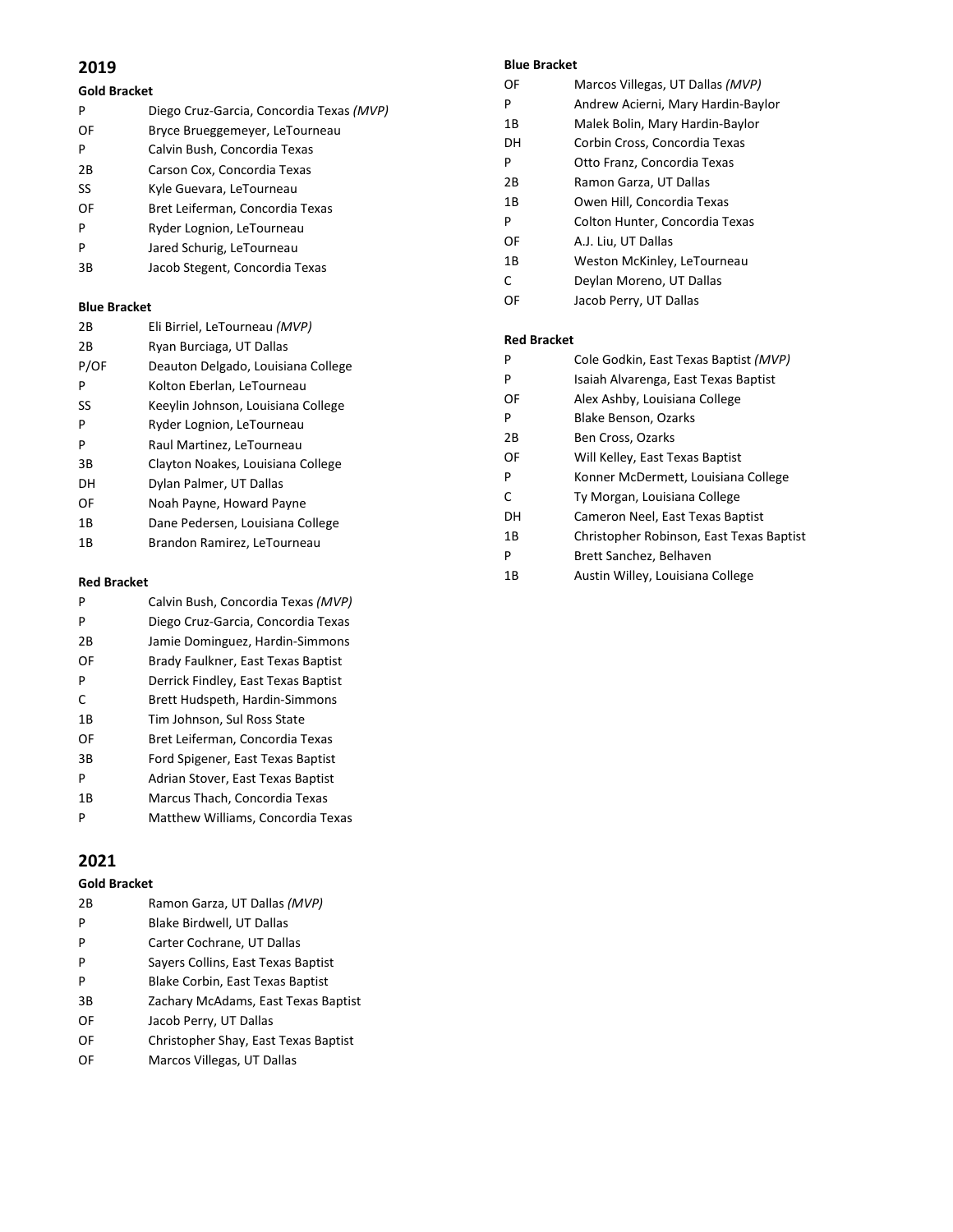## **All-Tournament Selections**

*Gold Bracket / Red Bracket / Blue Bracket*

#### **Belhaven**

Brett Sanchez, 21 (Red)

#### **Concordia Texas**

Justin Beasley, 08, 11 (MVP) Scott Berkman, 02 (MVP) Connor Bertsch, 15 Calvin Bush, 19 (Red MVP/Gold) Colin Butschek, 11 Reed Carlton, 18 (Gold) Chema Chavez, 02 Nick Cmerek, 08 Carson Cox, 19 (Gold) Corbin Cross, 21 (Blue) Diego Cruz-Garcia, 19 (Red/Gold MVP) Michael Evan, 16 (Blue), 17 (Blue), 18 (Blue) Otto Franz, 21 (Blue) Colton Gommert, 11, 12 Scott Gordon, 02 Jacob Gwynne, 18 (Blue) Scott Hays, 12 Estevan Hernandez, 14 Owen Hill, 21 (Blue) Lane Hobbs, 16 (Blue) Corey Holmes, 14 Colton Hunter, 21 (Blue) Stephen Hutcherson, 03 Bryan Jacobs, 08 Collin Janssen, 11, 12 Ben Leiferman, 17 (Blue), 19 (Red/Gold) Matt McManemin, 12 (MVP) Race Mellman, 15, 17 (Blue) Ethan Morrison, 08 Robert Moore, 11 Casen Novak, 17 (Blue), 18 (Blue/Gold) Peter Ontivares, 08 Ryan Pounds, 04 Jason Pyle, 05 Caleb Rodriguez, 18 (Gold) Kyle Rodriguez, 14 Austin Rupert, 12 Jay Sevier, 02 Brent Schaekel, 12, 13, 14 Casey Skalaban, 13 Jacob Stegent, 19 (Gold) Marcus Thach, 19 (Red) Justin Traxler, 18 (Blue MVP) Ryan Ullmann, 11 Scott Weinschenk, 14 Bryan Wernecke, 08 David White, 02

Tommy Wiesz, 05 Daniel Williams, 18 (Gold) Matthew Williams, 18 (Blue), 19 (Red)

#### **East Texas Baptist**

Mason Aldredge, 17 (Red/Gold) Isaiah Alvarenga, 21 (Red) Tyler Bates, 16 (Red) Sayers Collins, 21 (Gold) Casey Combs, 17 (Red MVP) Zach Compton, 17 (Red/Gold) Blake Corbin, 17 (Red/Gold), 21 (Gold) Dynas Doud, 16 (Red) Brady Faulkner, 19 (Red) Derrick Findley, 18 (Blue), 19 (Red) Cole Godkin, 21 (Red MVP) Nathaniel Jordan, 00 Will Kelley, 21 (Red) Trey Luster, 05 Nick Martinek, 05 Zachary McAdams, 21 (Gold) Cameron Neel, 21 (Red) Casey Parker, 02 Ernest Perez, 16 (Red) Jared Poteet, 05 Jaxon Rader, 16 (Red) Christopher Robinson, 21 (Red) Christopher Shay, 21 (Gold) Ford Spigener, 19 (Red) Dylan Sumpter, 17 (Red) Adrian Stover, 19 (Red)

#### **Hardin-Simmons**

Taylor Berlin, 10 Cody Berryman, 18 (Red) Shawn Bigham, 00 Lane Brandon, 00 Chandler Carter, 18 (Red) Zack de Luna, 17 (Red) Regan Dixon, 10 Jamie Dominguez, 19 (Red) LeJuan Edwards, 11 Ty Engelhardt, 16 (Red) Jon Finney, 11 Taylor Gooding, 16 (Gold) Jeremy House, 01 Brett Hudspeth, 19 (Red) Barry Janisse, 05 Craig Johnson, 05 Garrett Johnston, 17 (Red) Taylor Lamar, 05 Colton Parker, 16 (Red / Gold) Colton Peacock, 16 (Gold) Elijah Perez, 16 (Red)

Dalton Rucker, 05 John Schlaffer, 01 Colton Spears, 16 (Red / Gold) Logan Sprinkle, 17 (Gold) Troy Tarrant, 11 Chris Waller, 01

#### **Howard Payne**

David Groves, 17 (Red) Richard Gutierrez, 02 Jesse Lopez, 02 Oscar Luna, 02 Joshua Martinez, 16 (Red) Noah Payne, 19 (Blue)

#### **LeTourneau**

Eli Birriel, 19 (Blue MVP) Will Bradshaw, 18 (Red) Bryce Brueggemeyer, 19 (Gold) Curt Copeland, 14 (MVP) Kolton Eberlan, 19 (Blue) Taylor Empkey, 16 (Blue) Bryce Griffin, 14 Kyle Guevara, 19 (Gold) Jacob Jones, 18 (Red) Ryder Lognion, 19 (Blue/Gold) Noah Mahoney, 18 (Red) Raul Martinez, 19 (Blue) Weston McKinney, 21 (Blue) Garrett Methvin, 14 Brandon Ramirez, 19 (Blue) Jared Schurig, 19 (Gold) Sean Sellers, 14 Gonzalo Sosa, 18 (Red) Cody Whitley, 14 Dillon Yates, 14

#### **Mary Hardin-Baylor**

Andrew Acierni, 21 (Blue) Malek Bolin, 21 (Blue) Ty Johnson, 17 (Blue) Robert Loewe, 15 Zack Whiddon, 14

#### **McMurry**

Seth Ardoin, 04 Andrew Bell, 12 Jacob Bermejo, 11 Marcellous Biggins, 12 Albert Carrizales, 04 Andrew Cox, 01 Derek David, 07, 08 Stephen Derrick, 08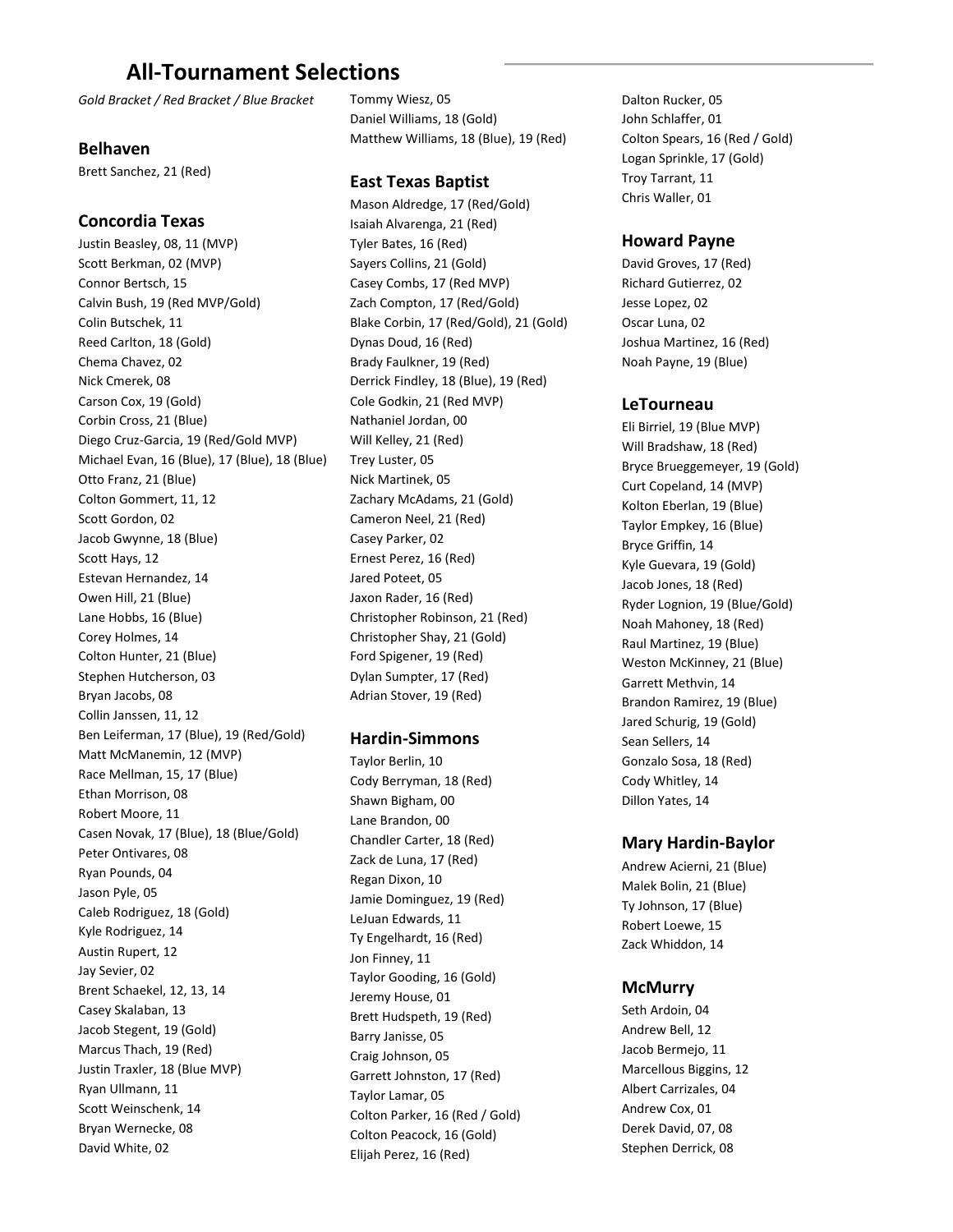Josh Duwe, 01 (MVP) Greg Erickson, 04 (MVP) Chris Fritch, 01 Connor Griffith, 12 Sam Ingram, 01 Clint Johnston, 07 Josh Lee, 04 Gerad Morris, 08 Nick Schafer, 04, 07 Dakota Smith, 08 (MVP) Matt Thompson, 12 Travis Townsend, 01 Brent Voorhees, 07 George Whitten, 08 Aaron Wood, 08 Mike Wylie, 01 Stephen Yurchick, 07

#### **Ozarks**

Blake Benson, 21 (Red) Patrick Clifford, 18 (Blue) Ben Cross, 21 (Red) Robbie Finnell, 07 Todd Koch, 07 Dalton Spurgeon, 18 (Blue)

#### **Sul Ross State**

Ryan Almager, 18 (Red) Jonathon Bigley, 16 (Red) Johnny Campos, 16 (Red) Tim Johnson, 19 (Red)

#### **UT Dallas**

Jamie Andriot, 18 (Gold MVP) Chris Biguenet, 09 Nick Bird, 06 Blake Birdwell, 21 (Gold) Zach Bomer, 16 (Blue) Ryan Burciaga, 19 (Blue) Barry Casey, 18 (Red MVP/Gold) Caleb Chandler, 03, 04 Carter Cochrane, 21 (Gold) Tim Cole, 15 Rodney Corbin, 18 (Red) Josh Covey, 17 (Red) Thomas Craig, 18 (Gold) Jason Diemer, 11 Ryan Downs, 15 Trent Elizondo, 06 Matt Endsley, 04 Johnny Espree, 04 Pierce Fly, 14 Jared Franke, 03 Grant Friddell, 11 Ramon Garza, 21 (Blue/Gold MVP) Brandon George, 15 Cole Hanson, 17 (Red), 18 (Red) Jake Jackson, 06, 07 Haden Johnson, 15, 16 (Blue) Joseph Killgore, 11 Brandon Lee, 16 (Blue) A.J. Liu, 21 (Blue) Nick Marti, 16 (Blue) Deylan Moreno, 21 (Blue) Michael Morton, 17 (Red) Jimmy Norris, 15 Dylan Palmer, 19 (Blue) Jacob Perry, 21 (Blue/Gold) Ruben Renteria, 18 (Red/Gold) Luke Richter, 17 (Red), 18 (Red) Josh Rohmer, 03 Brett Rosen, 06, 07 Cody Ross, 09 Trey Schurr, 06 Connor Scruggs, 18 (Gold) Lawrence Valbuena, 03 Marcos Villegas, 21 (Blue MVP/Blue) Drew Waggoner, 07 Michael Ward, 15 Max Willard, 11

### **Former ASC Members**

#### **Dallas**

Nathan Aviles, 00 Merlin Greaves, 00 Mike Lower, 01 Jack Price, 00 Brian Spinner, 01

#### **Louisiana College**

Walt Aldridge, 17 (Blue) Alex Ashby, 21 (Red) Cole Bagbey, 13 Deauton Delgado, 19 (Blue) Kyle Feazell, 13 Keeylin Johnson, 19 (Blue) Konner McDeremtt, 21 (Red) Ty Morgan, 21 (Red) Kiefer Moore, 17 (Blue) Clayton Noakes, 19 (Blue) Dane Pedersen, 19 (Blue) Mark Riendau, 13 Austin Willey, 21 (Red)

#### **Mississippi College**

Bo Bell, 09, 10 Johnny Bernhard, 04 Kent Chamblee, 03 March Chisholm, 03, 04 Daniel Cowart, 10 Jason Curry, 02, 03 Jacob Daniel, 09 Bo Edmiston, 03 Brent Heavener, 02 Chase Herrin, 09, 10 Brett Hinson, 09 John Jay, 03 (Co-MVP) Lee Martin, 01 Andy Smith, 09 Turk Stovall, 02, 03 (Co-MVP) Hal Thompson, 03 Derek Tillman, 04 Scott Trousdale, 12 Daniel Wass, 12 Clint Wilkerson, 02

#### **Schreiner**

Steven Beck, 00 Tommy Carden, 00 Brandon Creek, 00 (MVP) Ben Howard, 00 Quinton MacRae, 00 Jon Tapia, 00

#### **Texas Lutheran**

Daniel Besa, 06, 07 (MVP) Brett Cannon, 06 Aaron Crais, 05 (MVP), 06 (MVP) Jason Foley, 07 Brice Gilmore, 05 Chris Green, 10 Dan Halvorson, 03 Logan Hull, 07 Matt Hunn, 05 Jason Kaase, 06, 07 John Krog, 03 Scott Matocha, 06, 07 Casey Rehfeld, 06 Marc Savard, 05 Jeff Spillane, 13 Brian Wallace, 06 Austin Yager, 05

#### **UT Tyler**

Cason Adams, 16 (Gold) Jack Barkley, 13 Alex Bishop, 17 (Blue/Gold), 18 (Blue) Michael Blevins, 15, 16 (Blue) Kyle Broussard, 17 (Gold MVP) Cody Brown, 17 (Blue/Gold) Trenton Buchhorn, 16 (Gold), 17 (Blue/Gold) Grant Campbell, 09 Tyler Clakley, 10 Logan Chitwood, 10 Chad Daleiden, 09 (MVP)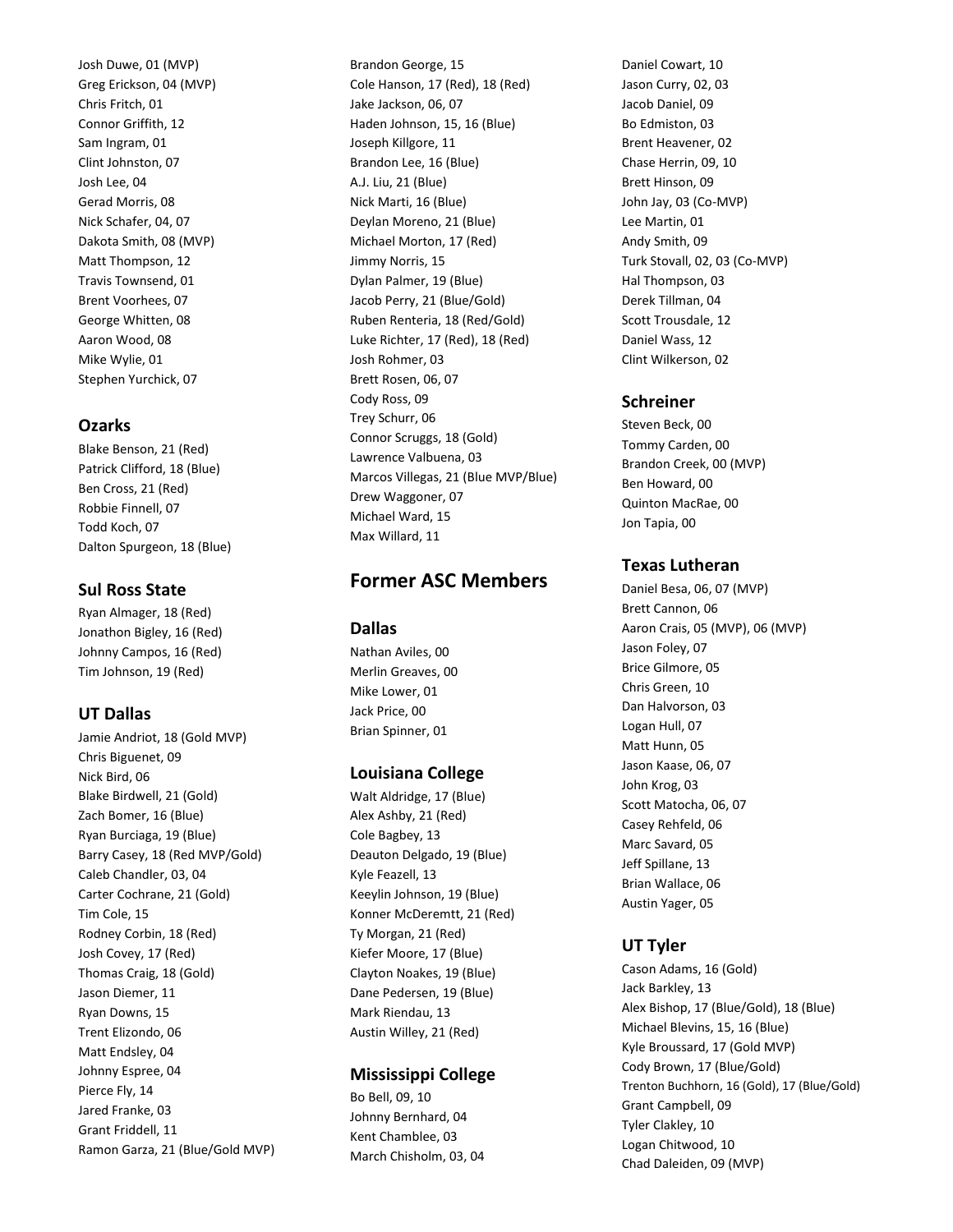Kendall Fox, 09 Chad Hayes, 15 Corey Henderson, 10 Brett Holland, 09 Jared Hood, 09 Kevan House, 13 Sam Lane, 15, 16 (Gold) T.J. Martin, 10, 13 Andy McCain, 10 (MVP)

Buddy McCoy, 15 (MVP) Austin Newell, 10 Max Page, 16 (Blue / Gold) Reese Read, 16 (Blue) Dave Ring, 12 Tanner Roach, 18 (Blue) Matt Sparks, 10 Isaac Tijerina, 13 (MVP) Tye Weber, 13

Graham Welch, 17 (Blue MVP/Gold), 18 (Blue) Daniel Williams, 16 (Blue /Gold MVP), 17 (Blue) Blake Wilson, 16 (Blue MVP), 18 (Blue)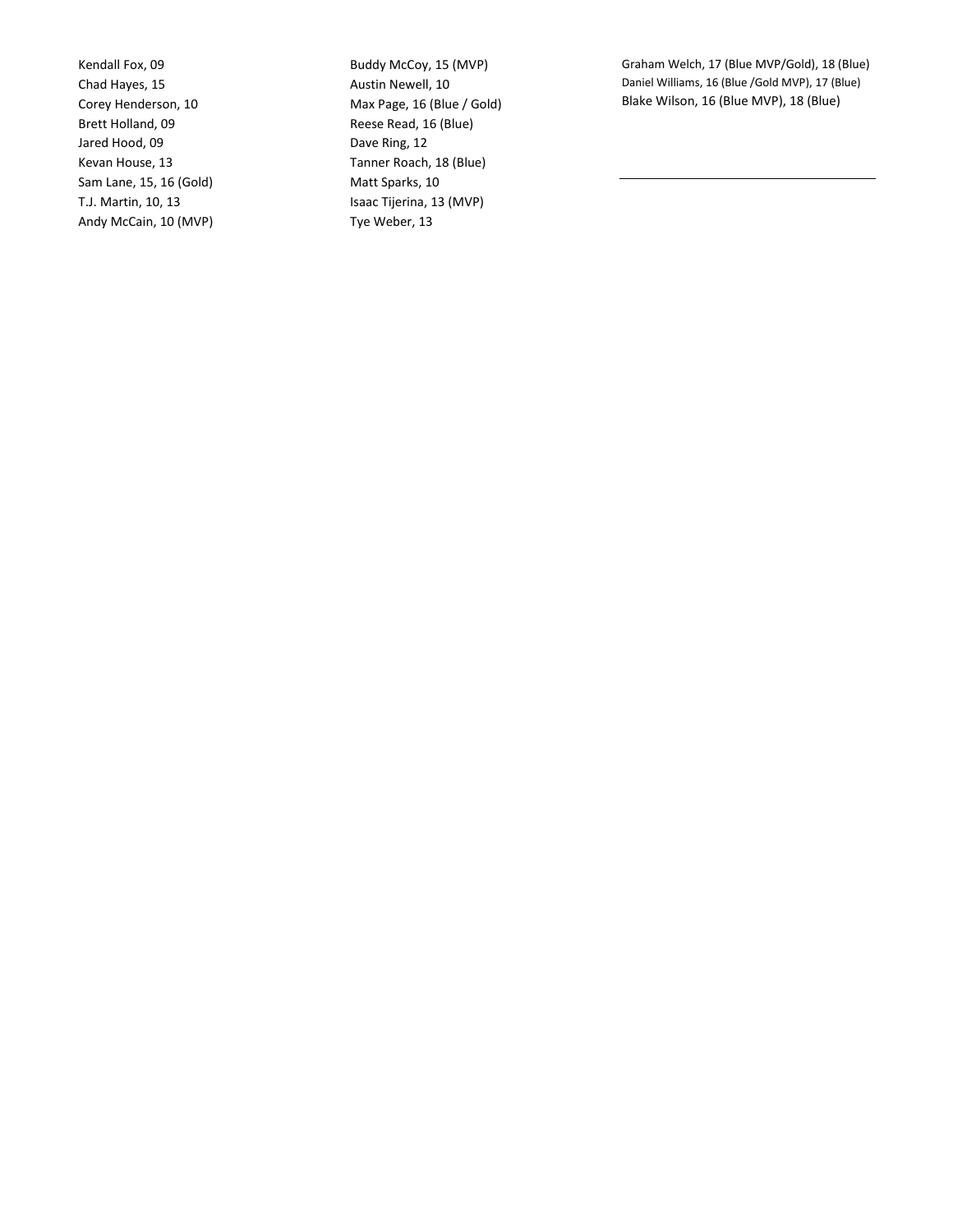#### **Two-Time**

Justin Beasley, Concordia Texas, 08, 11 (MVP) Bo Bell, Mississippi College, 09, 10 Daniel Besa, Texas Lutheran, 06, 07 Alex Bishop, UT Tyler 17 (Blue/Gold), 18 (Blue) Michael Blevins, UT Tyler, 15, 16 (Blue) Trenton Buchhorn, UT Tyler, 16 (Gold), 17 (Blue/Gold) Caleb Chandler, UT Dallas, 03, 04 March Chisholm, Mississippi College, 03, 04 Blake Corbin, East Texas Baptist, 17 (Red/Gold), 21 (Gold) Aaron Crais, Texas Lutheran, 05 (MVP), 06 (MVP) Jason Curry, Mississippi College, 02, 03 Derek David, McMurry, 07, 08 Derrick Findley, East Texas Baptist, 18 (Blue), 19 (Red) Colton Gommert, Concordia Texas, 11, 12 Cole Hanson, UT Dallas, 17 (Red), 18 (Red) Chase Herrin, Mississippi College, 09, 10 Jake Jackson, UT Dallas, 06, 07 Collin Janssen, Concordia Texas, 11, 12 Haden Johnson, UT Dallas, 15, 16 (Blue) Jason Kaase, Texas Lutheran, 06, 07 Sam Lane, UT Tyler, 15, 16 (Gold) Bret Leiferman, Concordia Texas, 17 (Blue), 19 (Red/Gold) T.J. Martin, UT Tyler, 10, 13 Scott Matocha, Texas Lutheran, 06, 07 Race Mellman, Concordia Texas, 15, 17 (Blue) Casen Novak, Concordia Texas, 17 (Blue), 18 (Blue/Gold) Luke Richter, UT Dallas, 17 (Red), 18 (Red) Brett Rosen, UT Dallas, 06, 07 Brent Schaekel, Concordia Texas, 12, 13 Turk Stovall, Mississippi College, 02, 03, (Co-MVP) Nick Schafer, McMurry, 04, 07 Graham Welch, UT Tyler 17 (Blue MVP/Gold), 18 (Blue) Daniel Williams, Concordia Texas, 16 (Blue /Gold MVP), 17 (Blue) Matthew Williams, Concordia Texas, 18 (Blue), 19 (Red) Blake Wilson, UT Tyler, 16 (Blue MVP), 18 (Blue)

#### **Three-Time**

Michael Evan, Concordia Texas, 16 (Blue), 17 (Blue), 18 (Blue) Brent Schaekel, Concordia Texas, 12, 13, 14